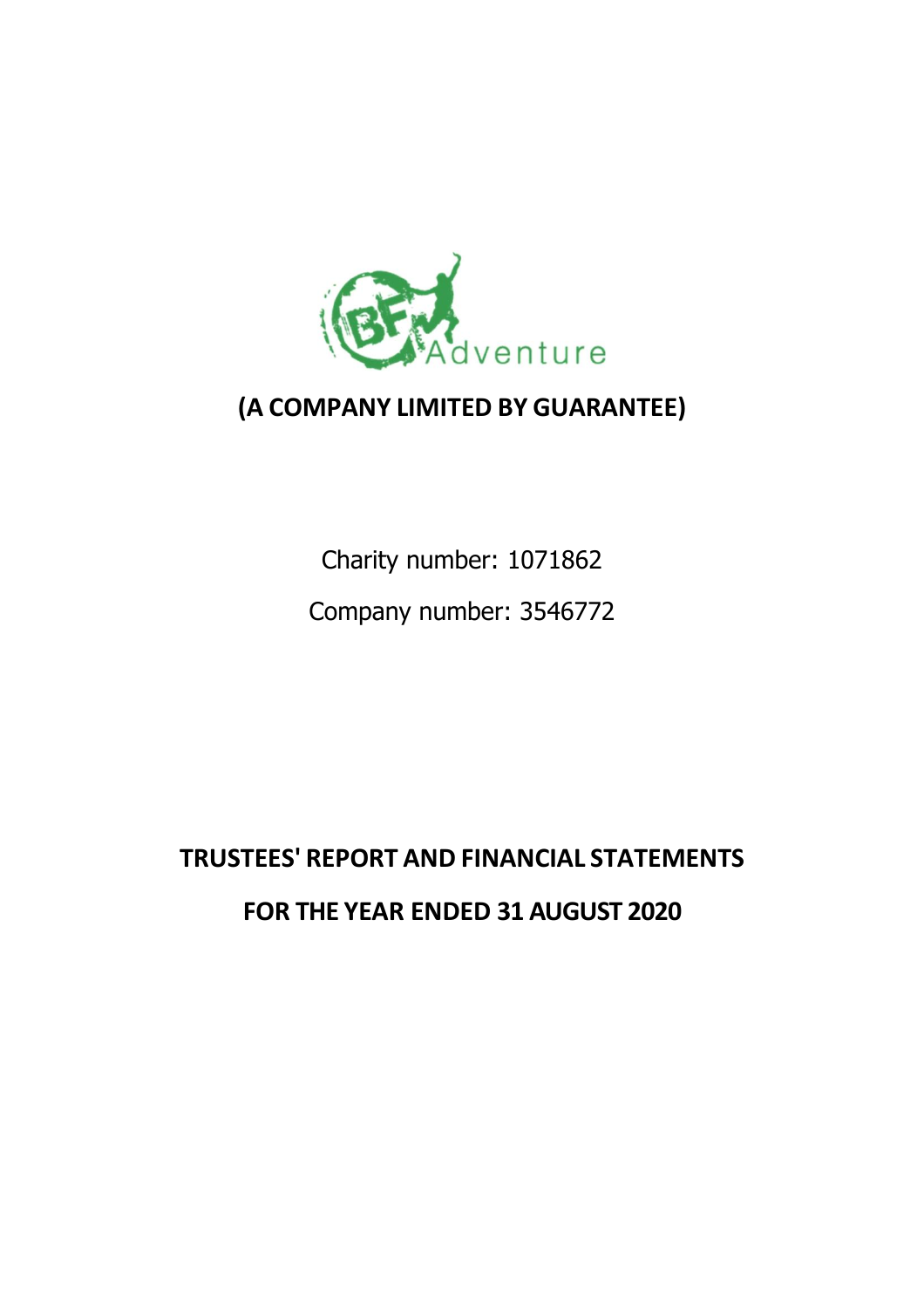

## **Contents**

| Heading                                      | Page |
|----------------------------------------------|------|
| Reference and administrative information     | 3    |
| Trustees' report                             | 6    |
| Independent examiners report to the trustees | 15   |
| Statement of financial activities            | 17   |
| <b>Balance sheet</b>                         | 19   |
| Statement of cash flows                      | 21   |
| Notes to the financial statements            | 22   |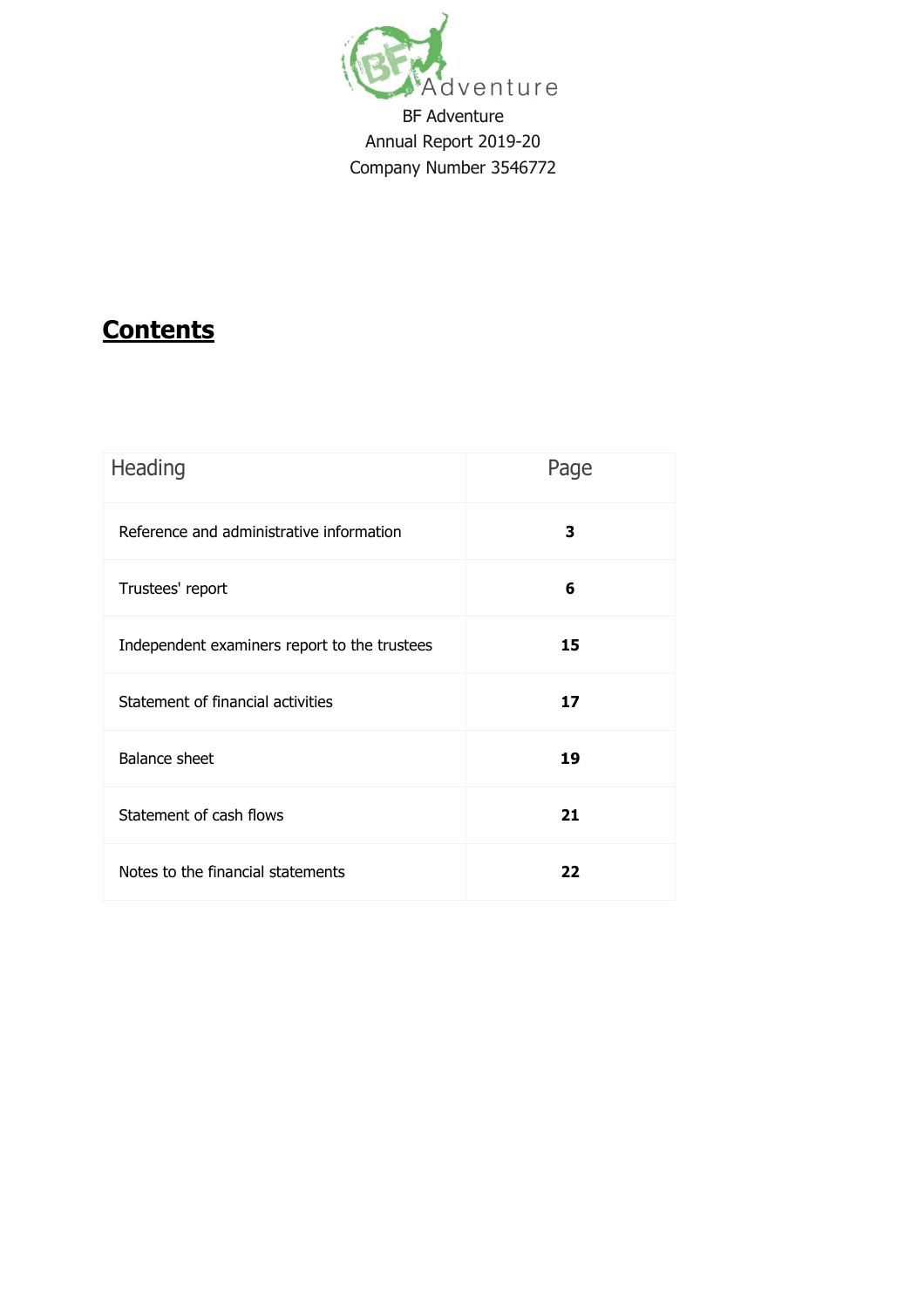

## **Reference and Administrative Information**

**Charity number 1071862**

**Company registration number 3546772**

**Business address Goodygrane Activity Centre Halvasso Longdowns PENRYN TR10 9BX**

**Registered office Goodygrane Activity Centre Halvasso Longdowns PENRYN TR10 9BX**

## **Trustees (on date report approved)**

| R Padbury (Chair)      | K Conchie (resigned 28 Apr 2020)       |
|------------------------|----------------------------------------|
| D Osborne (Vice Chair) | A Wilcox-McLean (resigned 29 Oct 2019) |
| D Wingham              | S Tregoning (Appointed 27th Nov 2019)  |
| J H Murrell            | S Corbridge (Appointed 28th Jan 2020)  |
| H Beechey              | H Glenister (Appointed 28th Jan 2020)  |
| L Osborne              |                                        |
| H Maples               |                                        |

| Secretary              | Mr A Richards |
|------------------------|---------------|
| <b>Chief Executive</b> | Mr A Richards |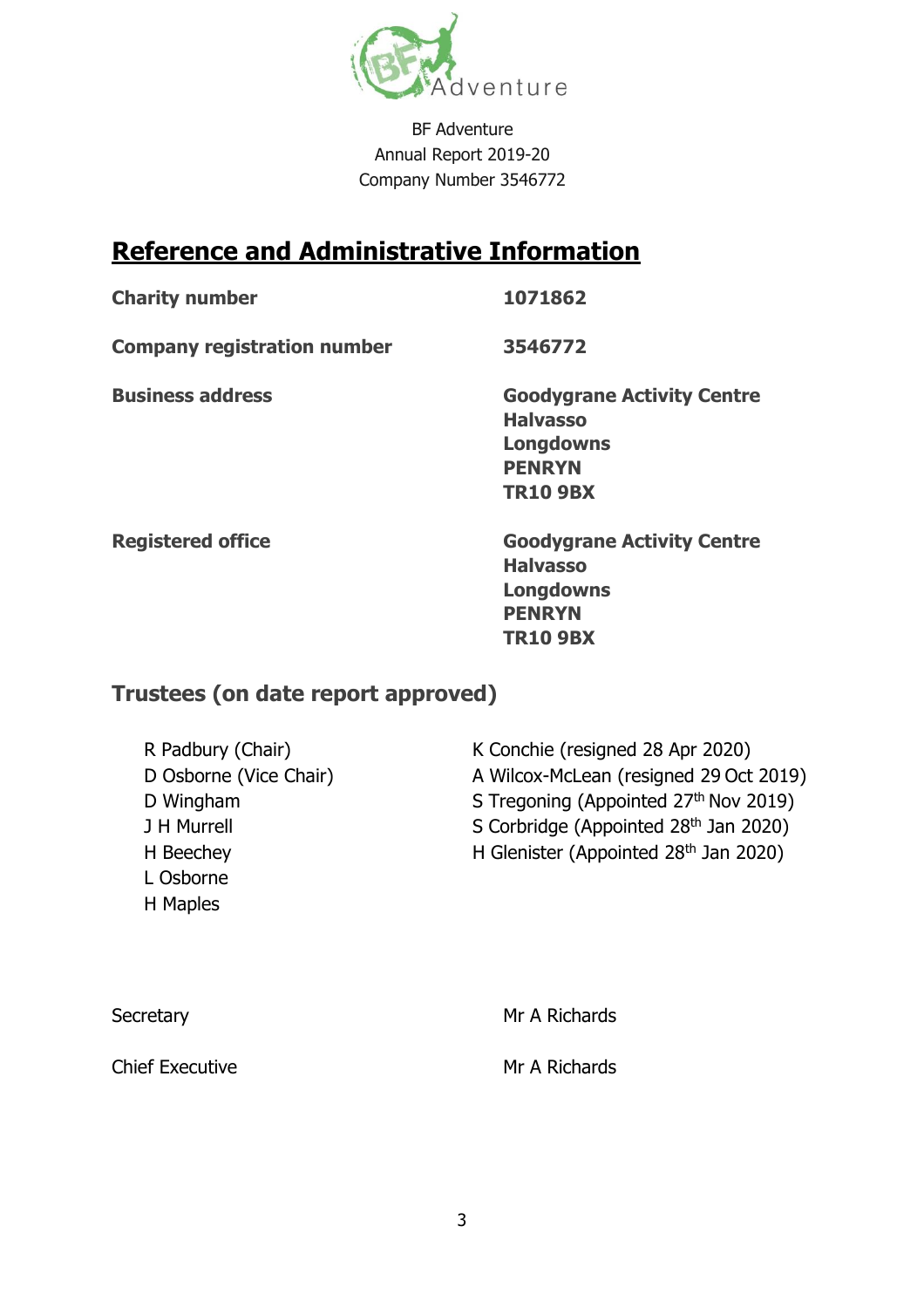

TR1 2AJ

| <b>Independent examiners</b> | <b>Francis Clark LLP</b><br>Lowin House<br><b>Tregolls Road</b><br><b>TRURO</b><br><b>TR1 2NA</b> |  |  |
|------------------------------|---------------------------------------------------------------------------------------------------|--|--|
| <b>Bankers</b>               | Barclays Bank PLC<br>14 King Street<br><b>TRURO</b><br><b>TR1 2RB</b>                             |  |  |
| <b>Solicitors</b>            | <b>Murrell Associates Limited</b><br>14 High Cross<br><b>TRURO</b>                                |  |  |

4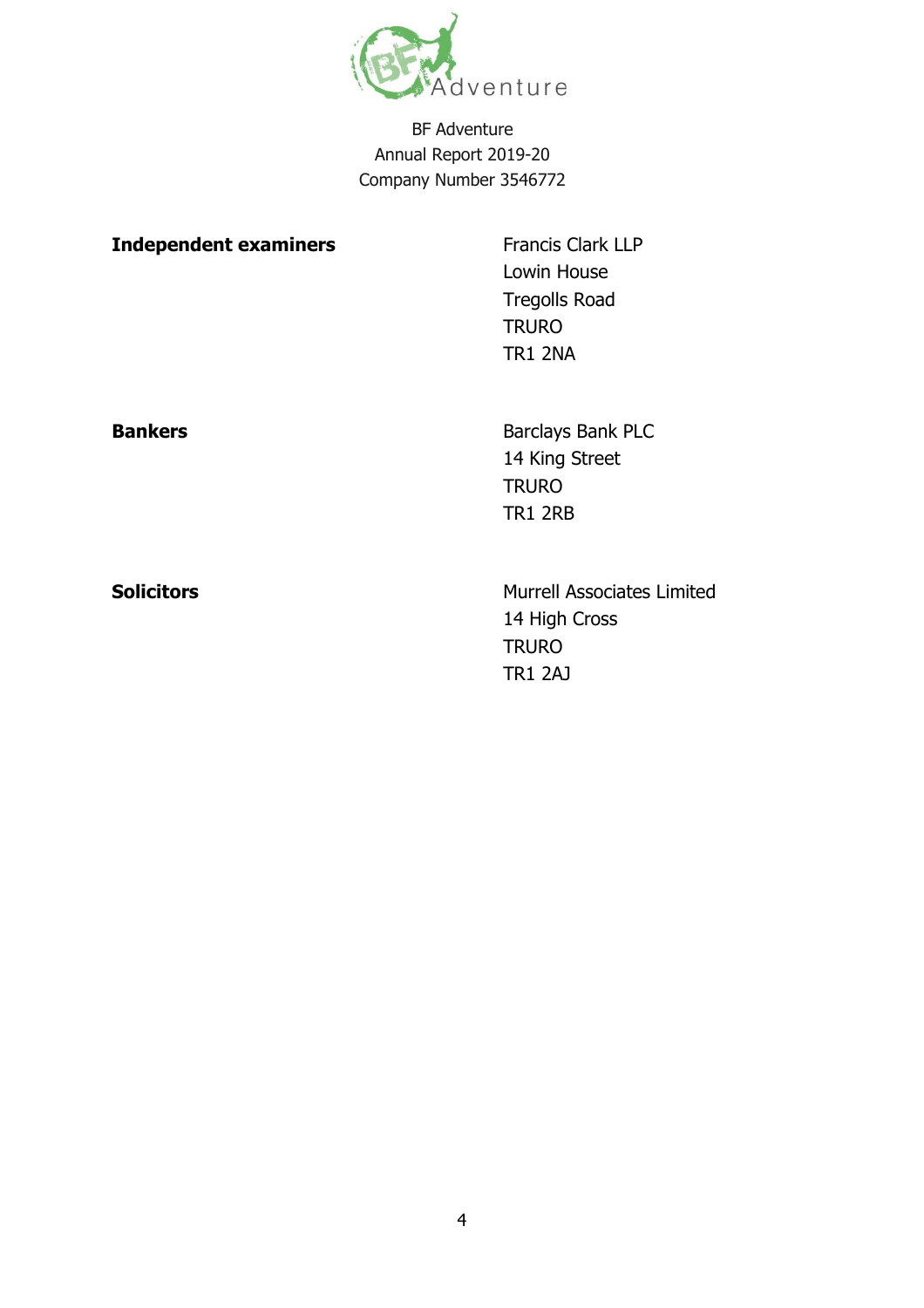

## **Chairman's Report**

The first 6 months of this period were incredibly strong and promising for the charity with continued development in the quality and scope of the delivery of our focused charitable programmes, strong forward bookings for summer school activities and residentials (Summer 2020) and for continuation of delivery of the national Citizen Service (NCS) with the award of a further 3-year contract and higher funding levels. In addition, the development of a comprehensive and robust business plan to develop the Charity's trading arm as a Community Interest Company – Via Ferrata Cornwall C.I.C. towards which significant social investment finance was secured.

The pandemic and initial lockdown associated with Covid-19 caused significant disruption across all areas of operations and with the loss of all summer group bookings placed the charity in a position of extreme financial risk. Thanks to the support of all of our partners and stakeholders and additional government support (business grants, loans and Furlough support) with donations and grants small and large, the charity was secured. This enabled us to continue to deliver our core programmes and vital support to Cornwall's most vulnerable young people with only a 2 week pause in operations.

With funding secured it was also decided to utilise the opportunity to push ahead with the development of the new trading arm and Via Ferrata activity which was successfully launched in late July.

The dedication and commitment shown by the staff and volunteer team throughout this challenging period is immense and enabled the charity to reach the end of this period on both a stable financial position and with a significantly increased charity team supporting a higher number of disadvantaged and vulnerable young people than before the pandemic began.

Robert Padbury – BF Adventure Chair of Trustees.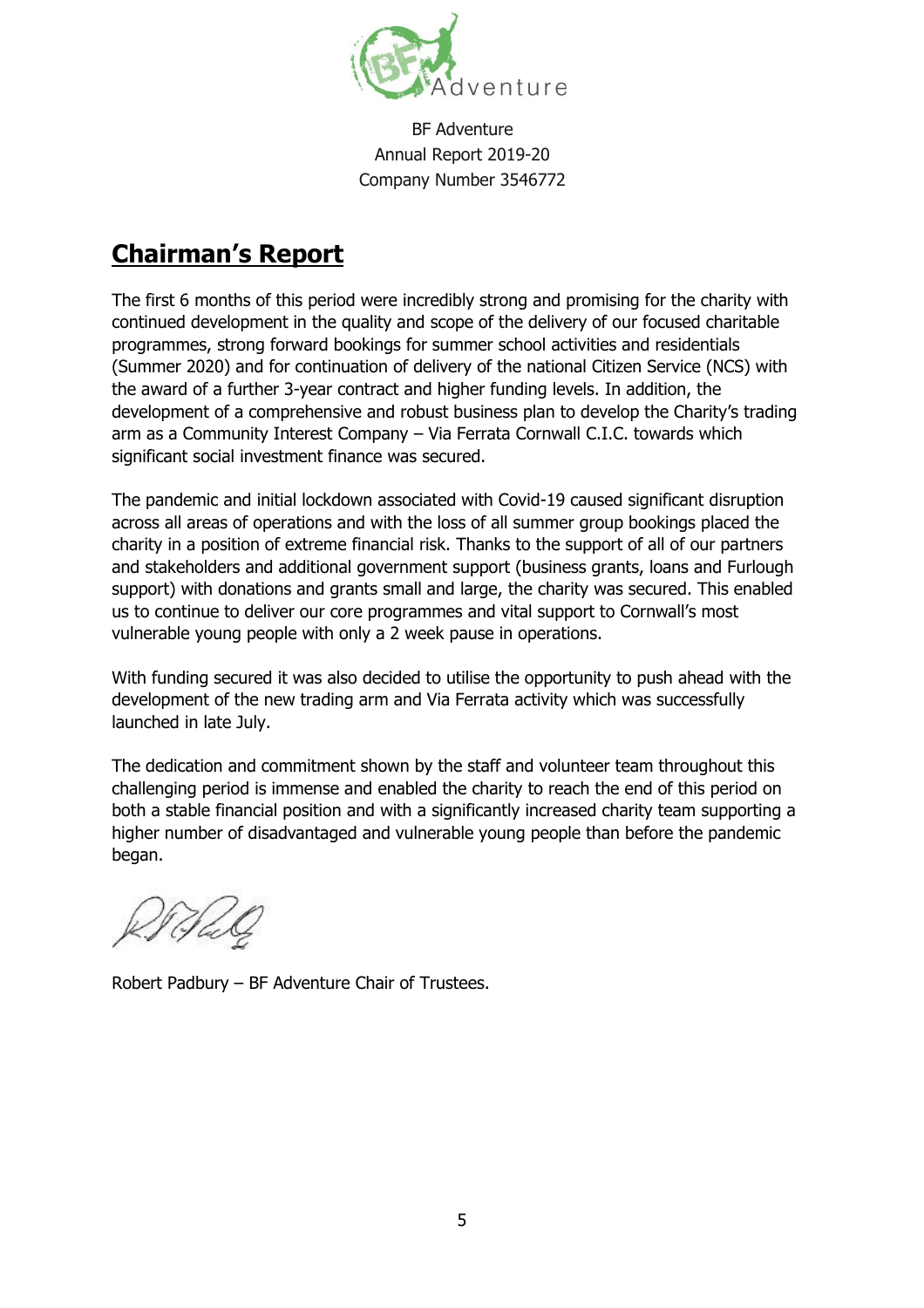

## **Objectives & Mission**

"Inspiring, challenging and motivating people, especially young people, to develop their life skills to bring about positive change"

## **Background:**

BF Adventure is a Cornwall-based charity dedicated to improving the quality of life and engagement in society for young people and adults through the medium of behavioural and motivational support, focussed youth work, measured outcomes and outdoor activity.

The charity was established in 1989 by a group of individuals who recognised the potential of using the outdoor environment to positively influence the physical and mental wellbeing of children and young people.

BFA works with statutory bodies, voluntary and private sector organisations concerned with the well-being of young people, particularly those disadvantaged through social deprivation, physical and mental disability, and behavioural and / or learning difficulties.

While this core charitable work represents 75% of BFA's throughput, the activity centre is also popular with school groups working with multiple local schools and academies and with youth groups such as the Guides & Scouts

In July 2020 the charity launched its dedicated trading arm – Via Ferrata Cornwall C.I.C. Offering a unique Via ferrata activity and a range of other site-based activities to families and individuals (both locals and visitors/tourists), external groups, and businesses (for corporate team building activities). The profits generated from this non-charity work will be used to support the Charitable operations of BF Adventure.

Activities offered by BFA include basic problem solving, canoeing, abseiling, climbing, swimming, snorkelling, kayaking, archery, orienteering, bushcraft and survival skills, camping, expedition planning, zip wire, raft building, nature trail and independent living skills (budgeting, cooking, planning, job search skills, IT, basic numeracy and literacy). Where possible and appropriate these activities are embedded into accredited programmes at pre-GCSE / GCSE level.

While, as a priority, maximum use is made of the outdoor classroom, indoor activity and problem-solving space is utilised both during poor weather and increasingly to address wider educational, key and other "soft" skills, and elements of career guidance.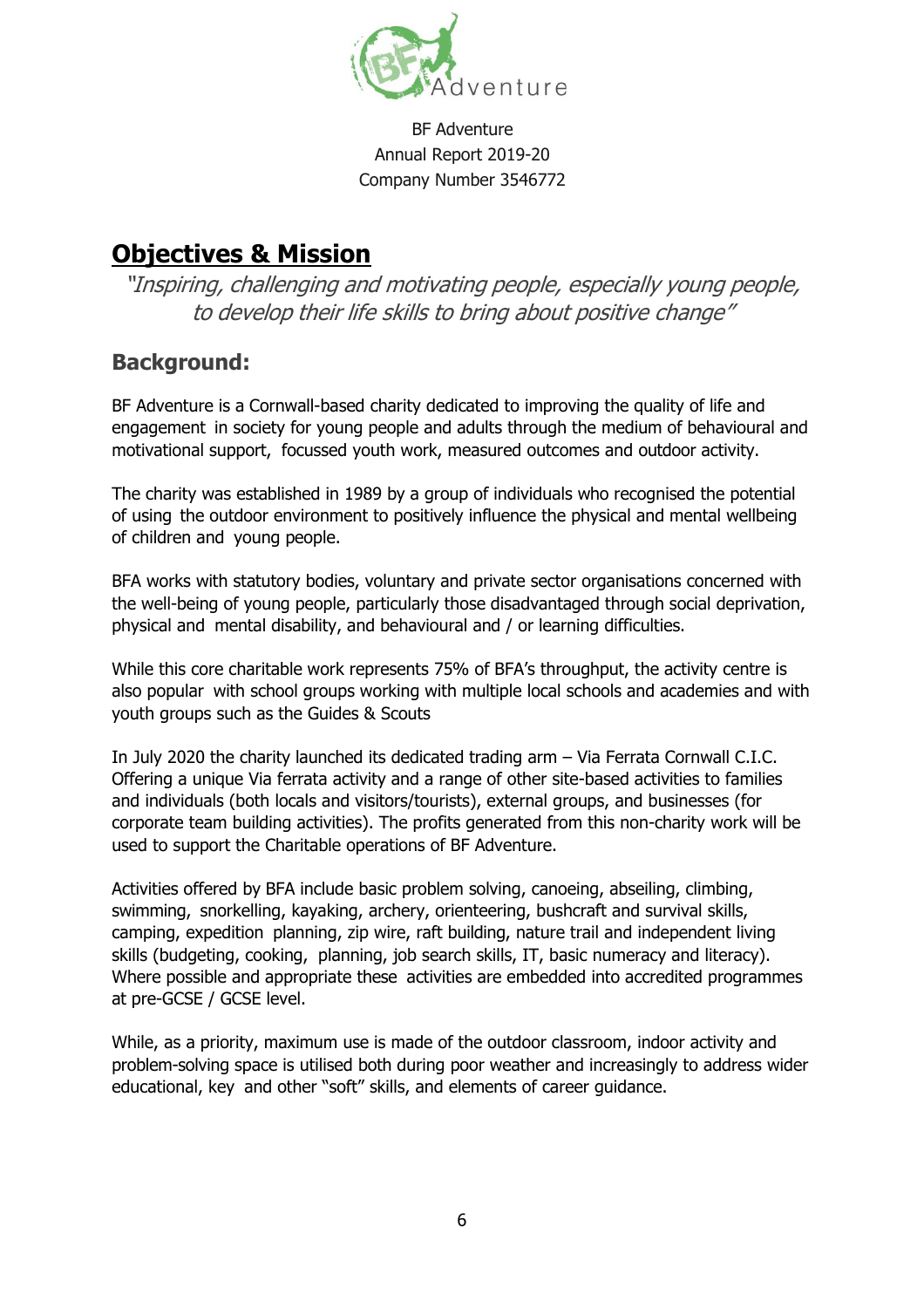

## **Charitable objects:**

**"To promote and advance the education of young people who through their social and economic circumstances are in need of the provision of training facilities and recreational activities with a view to improving their conditions of life so that they may develop their physical, mental and spiritual capacities and grow to full maturity as individual members of society"**

#### **"To provide community facilities in the interests of social welfare for recreation and leisure time occupation with the object of improving their conditions of life."**

When reviewing our Aims and Objectives, and in planning our future activities the Trustees have referred to the information contained in the Charity Commissions general guidance on public benefit and that contained within the Charity Governance Code.

## **Our Core Programmes**

We have continued to deliver and develop our core charitable programmes this year. Our provision was closed for 2 weeks over the easter period due to the first Covid-19 lockdown but re-opened with an initially reduced staff team to support young people classed as highly vulnerable, demand from referral partners grew exponentially across the year and we responded by building the team and expanding provision. The increase in costs associated with Covid-safe operations and gap in funding was met by a range of funders and partners including Cornwall Council, The Wooden Spoon Charity, Garfield Western and numerous other donors including those supporting an urgent crowdfund appeal. We are hugely grateful to all of our partners, supporters and stakeholders for enabling us to continue to support young people throughout this challenging period

Young person's feedback:

*"I feel like before I started I wasn't myself but it's helped me get back to where I was before and be more confident. I want to come back and volunteer when I am old enough"*

We have developed our Skills for Life programmes to meet needs identified through our clients, referrers and partners; as a learning organisation committed to delivering change, we are able to adapt our provision as demand changes and in recent years the focus of many of our additional programmes has been on developing provision to improve mental health and well-being.

During the 2019/20 academic year we delivered 1693 Skills for Life sessions across a range of programmes. Our Social Impact Report is produced yearly to record in detail the difference that our provision makes. Headlines from this report are: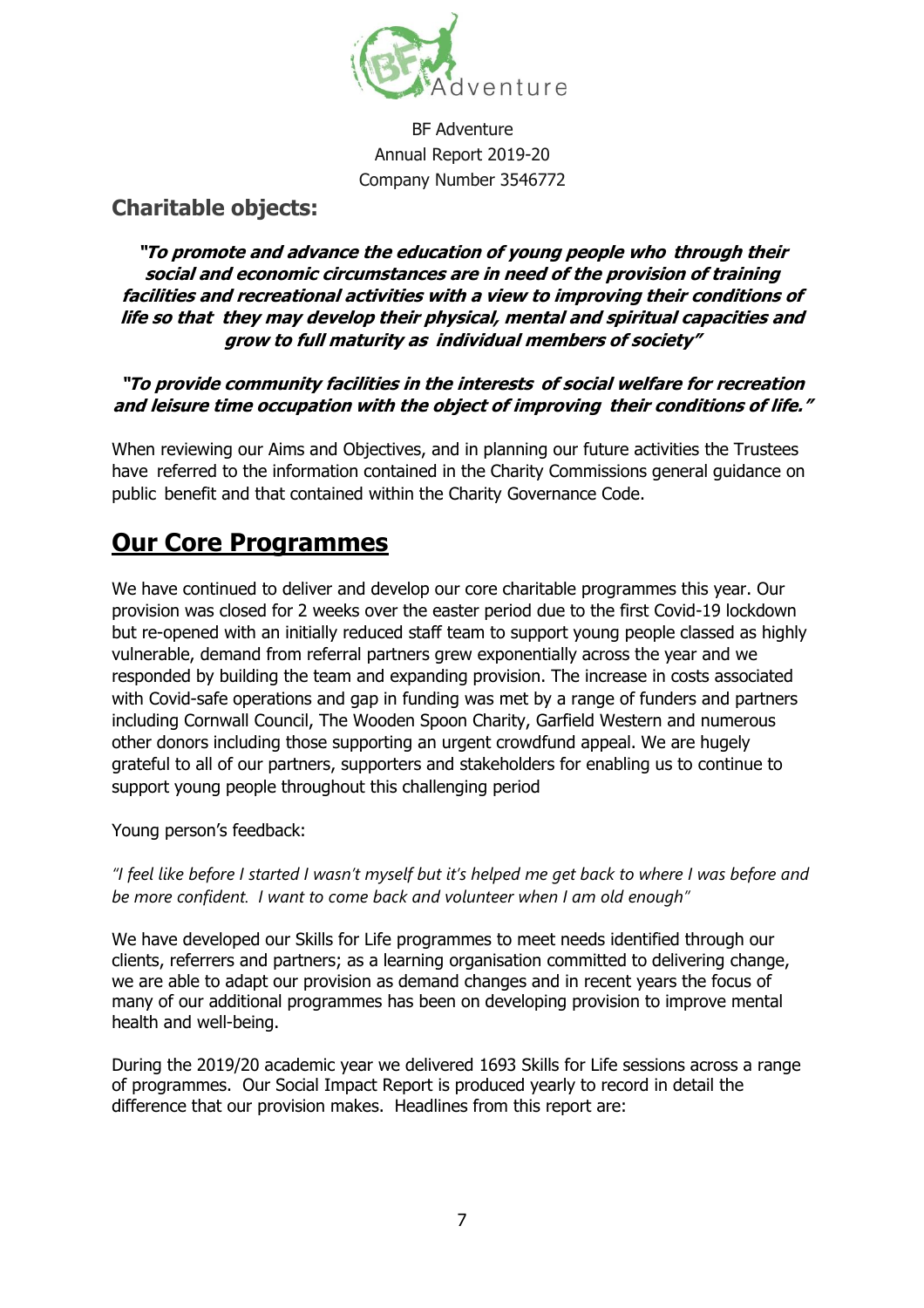

## **Skills for Life – Learn Differently**

Our Learn Differently programme is dedicated to providing young people aged 5—16 with an alternative education provision. We create bespoke, co-produced programmes built around individual needs whilst utilising our 60+ acre site. We use a host of activities which provide challenges and experiences that are key in building self-esteem, critical thinking and improving social and personal skills. Learning differently helps young people build capacity to change and improve their outcomes. Our goal is to provide young people with support in developing resilience and effective coping strategies for dealing with the stress of life.

## **Skills for Life - Access to Adventure**

Inclusivity is essential to our work at BF Adventure and we continue to develop the site to ensure that people with physical and/or learning disabilities can participate in all aspects of our provision. This year we have continued to provide our Access to Adventure group provision and 1:1 support and were able to draw funding from Baily Thomas and CLA Charitable Trust to support Family Activity Days throughout the summer holidays.

During the summer we worked with 11 families whose lives are impacted by disability.

## **Skills for Life - Head Out**

The 8-week mental health and well-being programmes run on a half-termly basis and include 1:1 outreach and transition phases alongside group work on site. We have expanded the initial term time provision to include group work throughout the summer holidays.

During 2019-20 we have delivered 5 Head Out programmes and supported 30 young people to develop improved coping strategies to manage their mental well-being.

## **Skills for Life – Head Out LGBTQ**

Funded through a private donor this programme follows the Head Out with a combination of workshops and outdoor activities. Each group plans their own themes for workshops and the groups have covered confidence building, identity, sexuality and reducing isolation.

During 2019/20 we supported 18 young people.

## **Skills for Life – Family Work**

At BF Adventure we love to work with whole families and support the development of positive communication and relationships where there may have been a breakdown for some reason. During this year we have supported 7 families through our contract with Safer Stronger Consortium to deliver under the Victim Care Unit Contract and 3 families through Together for Families funded provision.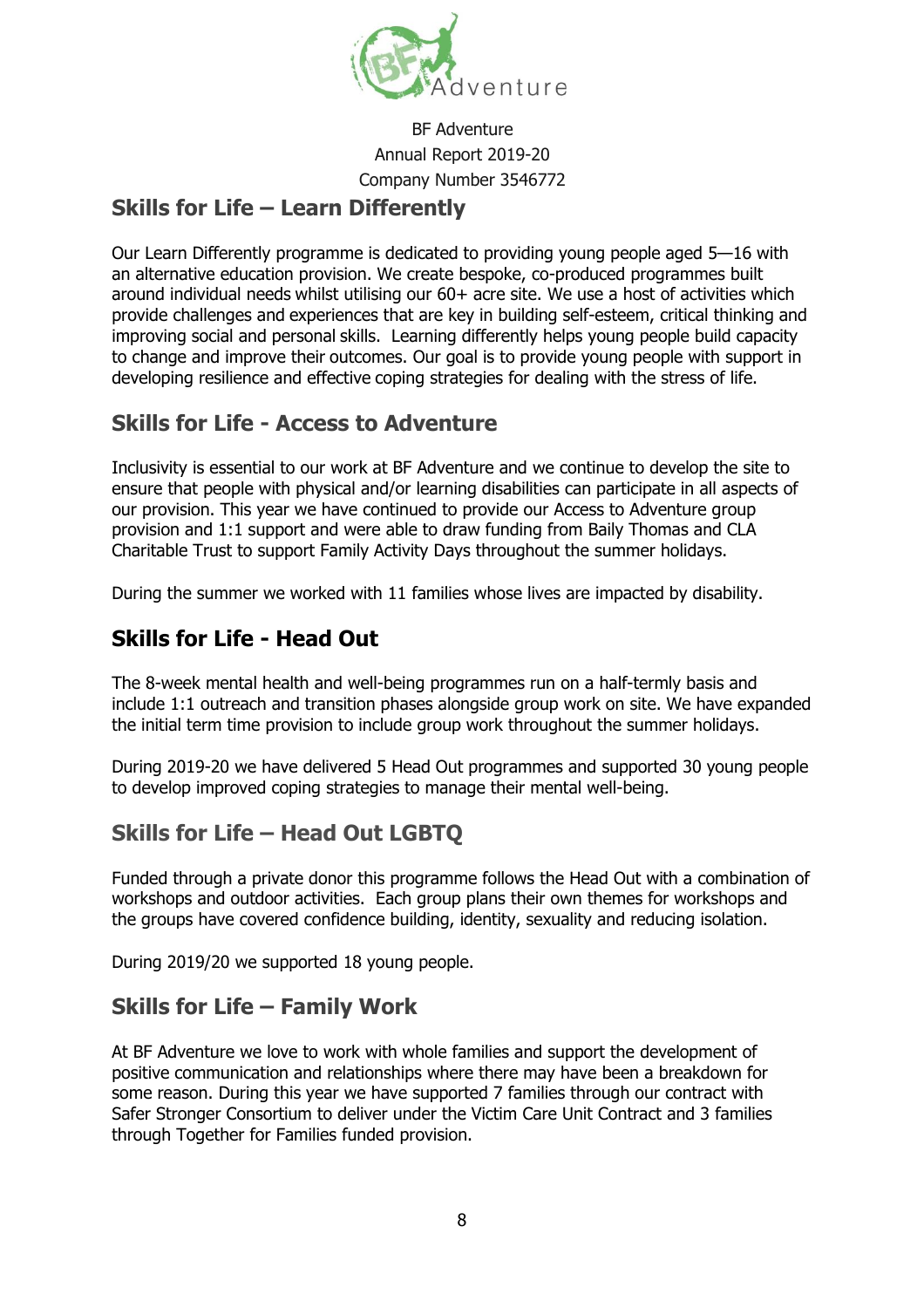

## **Group Delivery**

Alongside our Core charitable programmes, the charity offers a wide range of sessions for a whole variety of groups and organisations. Due to our staff's skills and our inclusive equipment, we specialise in educational activity days for other charitable organisations. We can provide activities to improve communication, confidence, life skills or just provide an unforgettable experience. Most of our activities are fully accessible, making us a popular choice for groups with some additional needs. We provide residential camps and activity days for a large number of Cornish Schools.

Some of our long-term programme partners include:

NCS - delivery of the National Citizenship Service programme to Y11 students, this includes their engagement in local community projects.

Carefree - residential and one - off activity programmes to support young people in care and leaving care.

## **Impact of Covid-19:**

With 95% of group activity taking place from Easter through to October, the impact of the pandemic and the start of Lockdown 1 upon 23rd March 2020 was wide ranging and immediate. All planned school and group visits were either cancelled or transferred to 2021, seasonal staff and the group management team were either placed upon the Government Furlough scheme or reallocated to other areas of operations.

In addition, ongoing restrictions resulted in the NCS scheme having to be significantly modified with reduced numbers and associated income.

## **Volunteering**

During 2019-20 (Pre-Covid) we received support from 60 individuals, with around 6 actively involved in delivery and maintenance in any given week. Most individuals support for one day per week and volunteer working parties support one off fundraising and maintenance events.

Many of our site projects would not happen without volunteer support and our clients benefit tremendously from having additional support on session.

We are a popular choice for work experience placements with local school students. This year unfortunately we were unable to support our usual 15 students with their early steps into the world of work.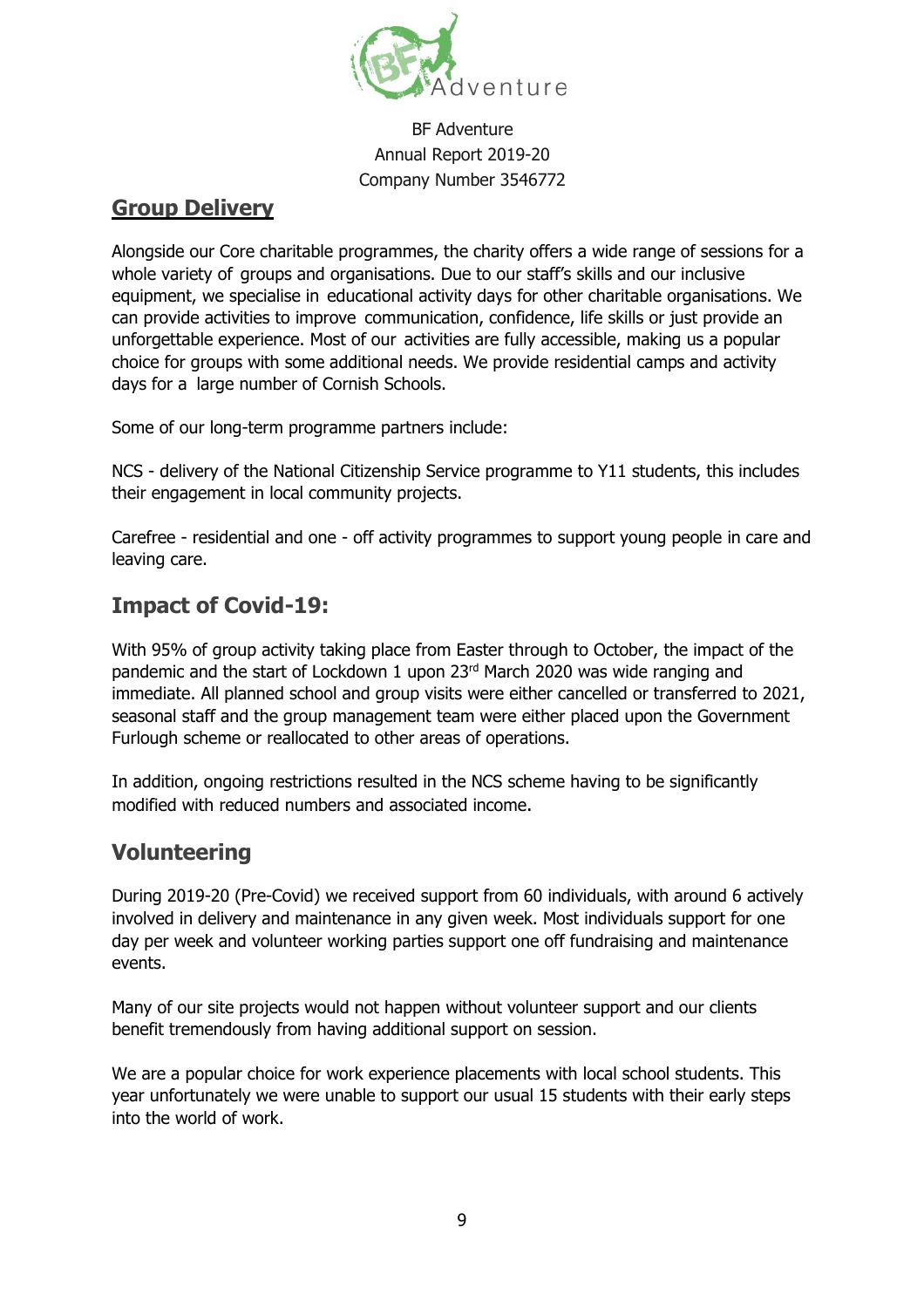

## **Apprenticeships**

We were unable to start our apprenticeship intake in the spring of 2020 due to the impact of the pandemic with start dates pushed forward to Autumn.

## **Site & Strategic Developments**

Whilst the financial impact of the pandemic limited capital investment in the site we were able to complete following works through 2019 and 2020:

- Replacement of failing office and admin infrastructure with refurbished Porta cabins
- Investment into the development of a unique new activity Via Ferrata to expand the activity offering and to drive commercial income generation

All of our recent developments are an essential part of delivering our future vision.

## **Our Aims:**

By 2025 BFA will have the following characteristics:

- 1. Making a positive difference to **all** whom access our services
- 2. A leading provider of inclusive and accessible services to disadvantaged and disengaged individuals of all ages and abilities
- 3. A highly skilled & motivated team
- 4. A sustainable operation delivering lasting change and making a positive environmental impact
- 5. Operating across the southwest from its home base at Goodygrane offering market leading activities, accommodation, training facilities and appropriate support infrastructure
- 6. Strong relationships and presence across the voluntary sector
- 7. A recognised and leading provider of individual, family and group outdoor activities - now within the Via Ferrata Cornwall CIC trading arm.

## **Plans for 2020-21**

To consolidate the growth achieved in the Core Charity team seeking to continue to develop services and the impact upon those supported.

To generate additional unrestricted income by looking to promote and maximise the Via Ferrata commercial offering.

Business Planning, consultation and development will be undertaken throughout the period to review the existing organisational and operational strengths, weaknesses, to consider future threats and opportunities and to develop a 2025 Vision/Mission, Strategic aims and associated business plans to take the charity forwards.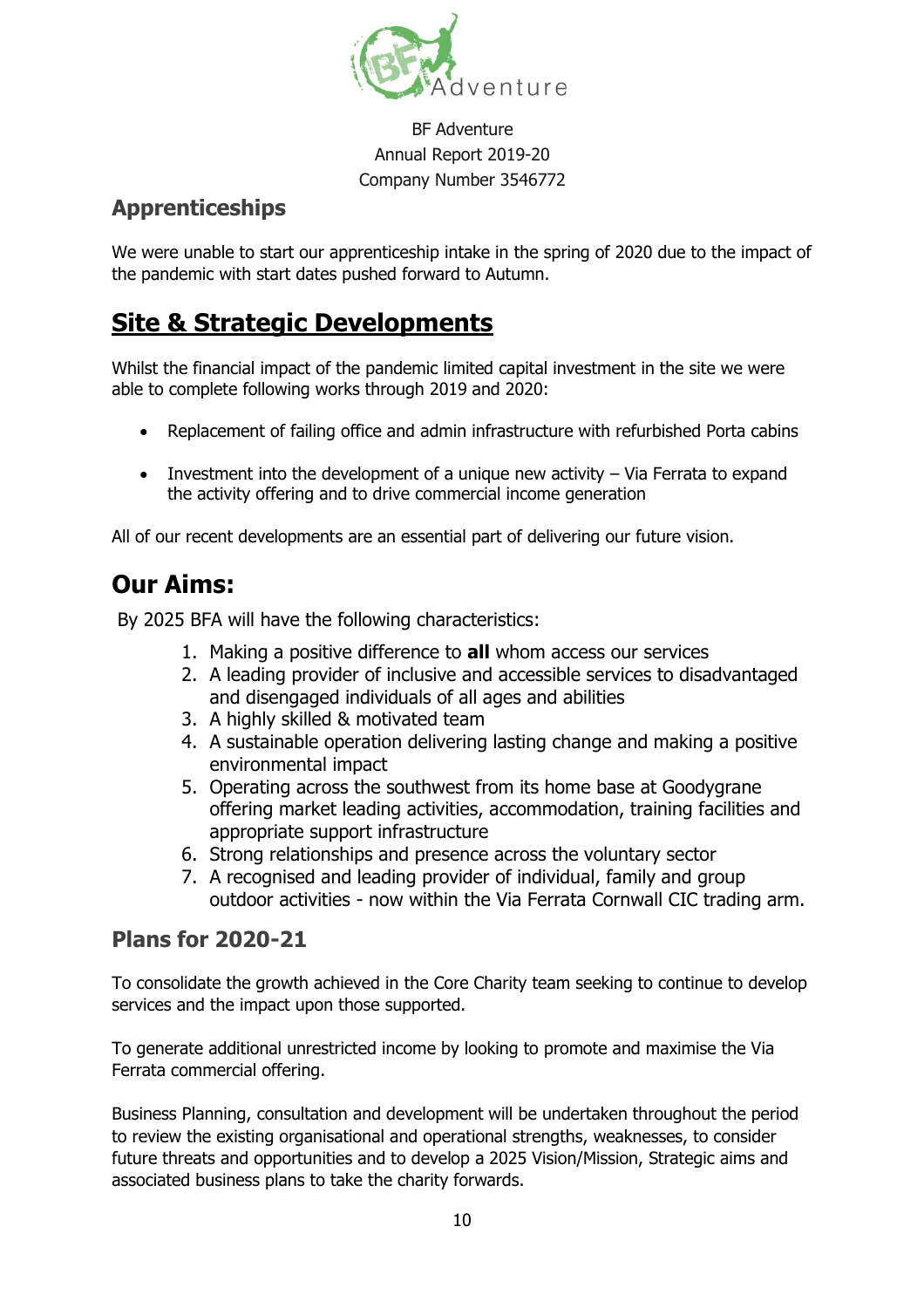

## **Financial Review**

- Current Free Unrestricted assets as at 31<sup>st</sup> August 2020 £36k (last year £34k)
- This represents a ratio of 0.6 months of our average monthly expenditure and our reserves policy sets out to increase this level across the next few years
- This year we recorded an unrestricted deficit of £3k after charging £20k depreciation. £15k was invested from our reserves into unrestricted fixed assets
- Restricted reserves show a surplus of  $E10k$  after charging  $E45k$  depreciation.  $E14k$ was invested in new restricted assets. Of our £291k restricted reserves, £225k will be drawn down in depreciation of assets over the next few years.

## **2019-20 Review**

At the end of February 2020 the organisation was on course to achieve a positive year end position and to generate a potential £40K operating surplus, the impact of this unprecedented pandemic, the associated lockdowns and restrictions on ongoing operations have been considerable and have included; the loss of a significant volumes of group and adventure centre bookings, the dramatic reduction in the number of young people we are able to support on site through core operations and the limitation of fundraising activities.

Through a range of measures including utilising the Government support schemes (Furlough/coronavirus salary support scheme, Business rates grant, HMRC payment holiday) by securing additional grant funding, existing funders agreeing for funds to be utilised in a different manner, additional support from Cornwall Council and by reducing all variable costs we were able to achieve a breakeven year end position.

## **2020-21 Expectations**

Our primary objective for 2020-21 remains to increase our current reserves level. Our budget sets a minimum expectation of a £10k increase in current reserves. We will look to rebuild operations and income from the Autumn onwards taking an agile approach as the pandemic situation develops and progresses.

## **Investment powers, policy and performance:**

The Trustees' investment policy is governed by the Trustee Investment Act 2000. Current investments are spread between COIF Charities Investment Fund and COIF Charities Fixed Interest Fund. Surplus funds are deposited with Barclays Bank, Santander Plc. and Bank of Scotland to achieve maximum spread of risk. Our investments were reviewed in 2013-14, we chose not to commit any further funds to long term investments and to ensure reserves remain available to support site infrastructure improvements where essential. Our aim across the next 3-5 years is to increase the level of cash investments held once reserves have recovered to a safe level. Our investment objectives were to safely invest, with an expectation of a small additional income for the organization. This objective has been met.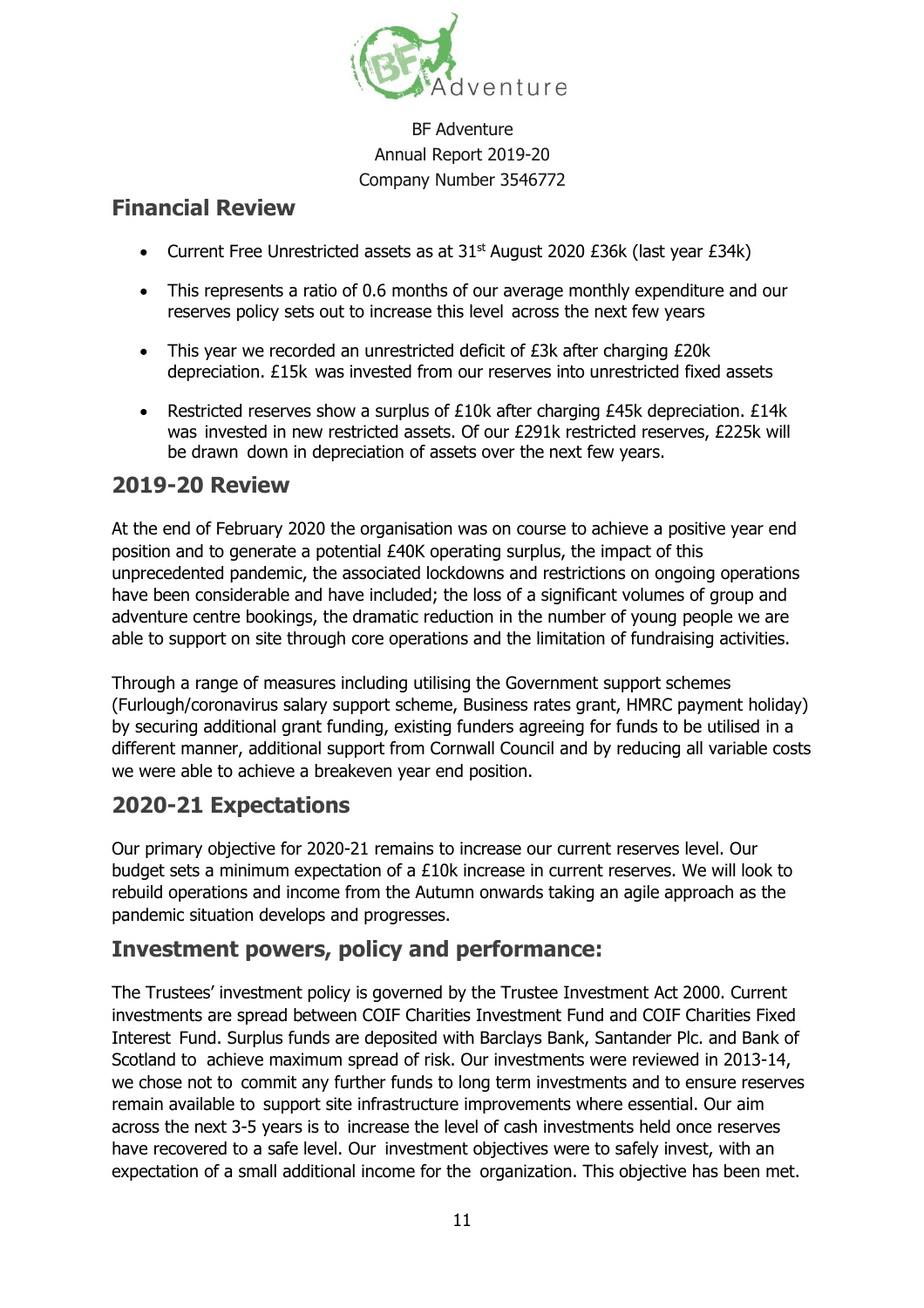

## **A Going Concern?**

We had made significant progress in reducing the level of risk the organisation is exposed to. Changes to our objects, structure and site have all been made to enable us to deliver sufficient income to be sustainable. Whilst the value of our Core programmes is huge, the reality of maintaining high-cost activity equipment is a constant pressure on resources and is not viable without higher volume group activities. The ongoing development of profitable trading activities in order to increase the surplus we can generate and then utilise to support Core charitable activities is ongoing.

The impact of Covid-19 was and remains considerable, including interruptions to delivery and cancellations of group activities including schools. This initially placed the organisation under considerable financial pressure but we believe we can maintain the organisation and have begun to rebuild group operations with income levels expected to return to normal in 2022-23. Our Core services have seen increased demand and funding because of the pandemic. This, alongside income from Via Ferrata CIC means we anticipate a surplus of around £44k in 2021-22, with our May 2021 management accounts showing a surplus for the year to date of £71k.

## **Reserves Policy**

We have invested significantly in order to expand our more stable income streams following widespread changes to both Statutory/Council and European funded programmes through previous financial periods. With the resulting growth in stable and surplus generating income streams, our reserves policy for the coming years is to deliver a year on year increase in Current Reserves, with the aim of achieving £100k (which represents approximately 3 months of trading). This level will improve our resilience against future income fluctuations and allow us to respond appropriately in the event of any future significant changes in income levels. Our reserves levels are cyclical, and increase through the summer months. The Board of Trustees review the position regularly throughout the year with the finance committee having an updated monthly oversight of our ongoing financial position.

## **Structure, Governance and Management**

## **Governance, governing documents and constitution:**

The organisation is a charitable company limited by guarantee, incorporated on 16 April 1998 and registered as a charity on 7 October 1998.

(The Bishops Forum was initially inaugurated on  $1<sup>st</sup>$  February 1988 and constituted as a charitable trust on 22nd September 1989.)

The company was established under a Memorandum of Association that established the objects and powers of the charitable company and is governed under its Articles of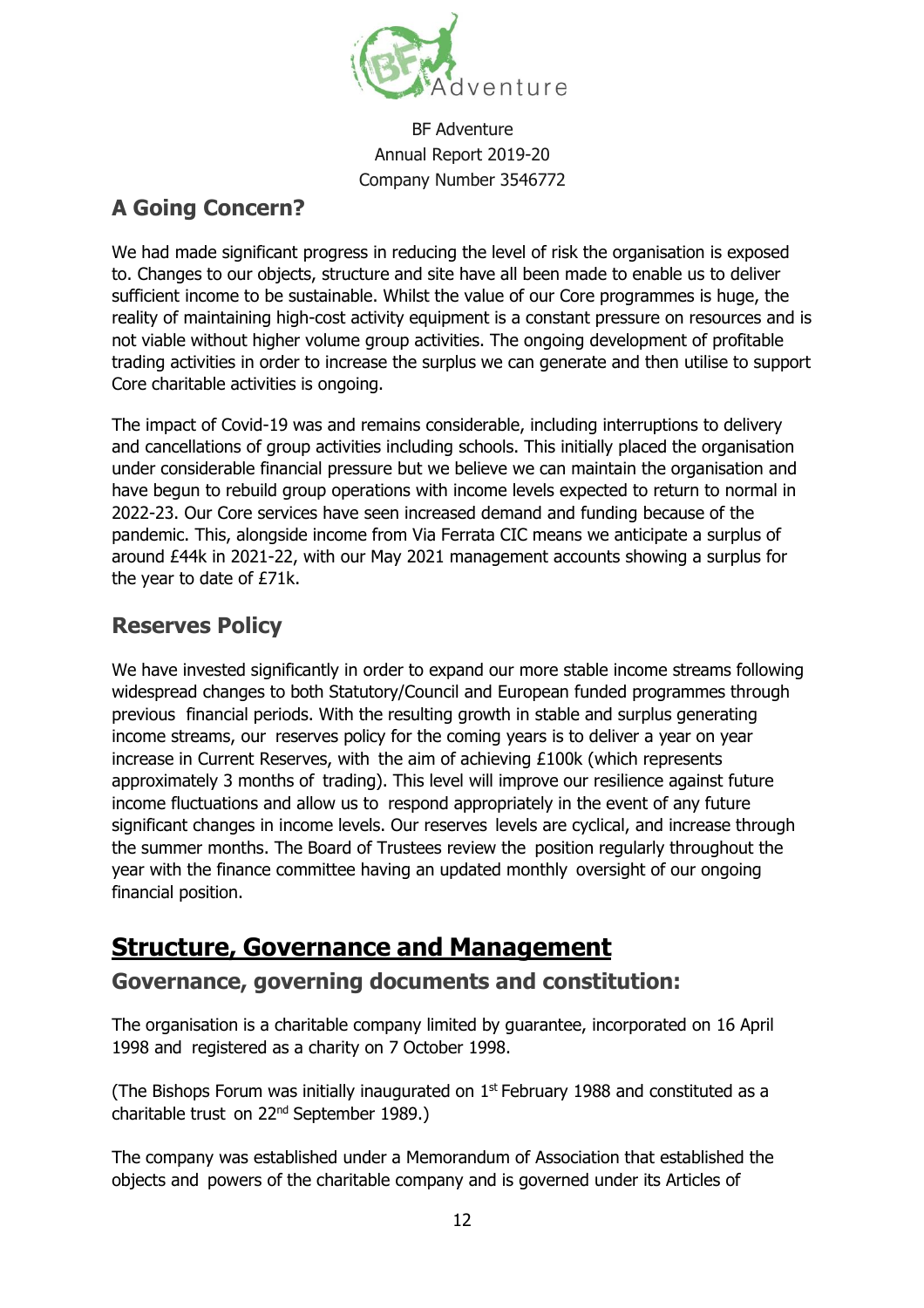

Association. The original Memorandum of Association was amended with the addition of a second charitable object on 14 May 2007. The Company was renamed BF Adventure on 16 October 2008. The charitable objects were then widened on 17 August 2017.

The registered office is Goodygrane Activity Centre, Halvasso, Longdowns, Penryn, Cornwall, TR10 9BX.

## **Recruitment and appointment of Trustees:**

Under the Articles of Association the Trustees are appointed by ordinary resolution or by the Trustees. Only a person recommended by the Trustees or a person nominated by a member giving 14 to 35 days notice may be appointed as a Trustee. A three year staggered retirement/rotation period (with no maximum number of terms served) was introduced from 20th March 2013.

## **Trustee induction and training:**

All trustees are selected for the skills and experience they can offer. They are formally inducted into the organization by the CEO and management team. There are opportunities for trustees to support on session, or support site development as well as spending time with the team. We recognise the need for ongoing trustee training and support and the governance committee has introduced a training programme to enhance trustee knowledge around governance and safeguarding.

## **Organisational structure:**

The day to day running of the charity is overseen by the CEO supported by an experienced Senior Management Team consisting of; Charity Business Manager, Activity Centre Manager and Finance Support.

There is significant variance in staffing levels aligned with the seasonality of demand for services; last summer there were 23 staff employed on a full-time basis, there are 18 support and instructional staff with part-time contracts, some only work during the summer period**.**

## **Pay policy for senior staff:**

The organisation has implemented a Staffing Matrix, which defines the level of responsibility and salary banding for each role across the organization. The matrix pay levels will be reviewed annually by a new Remuneration committee led by the trustees. Pay for senior staff is incorporated within this and no separate policy is in place.

## **Risk management:**

The BF Adventure Risk Register is reviewed regularly by both the Senior Management Team and the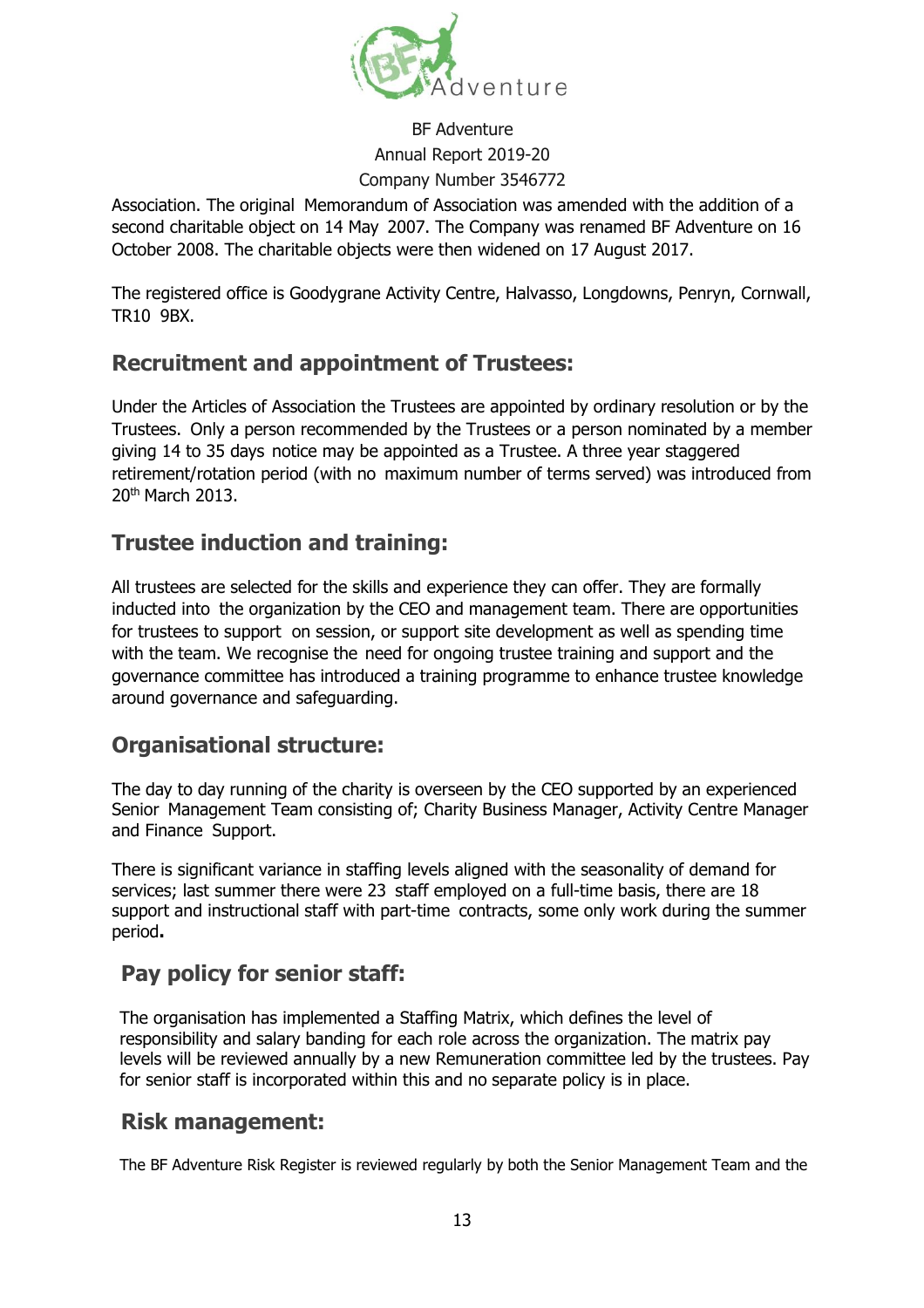

## BF Adventure

#### Annual Report 2019-20

#### Company Number 3546772

Board. Whilst this period has seen a marked improvement in our financial resilience this remains the main area of risk, and we will continue to build resilience over the next few years. The trustees also recognise the level of risk associated with both safeguarding and health and safety due to the nature of our delivery and activities. These risks are regularly monitored and reviewed to ensure we always follow best practice.

## **Statement of Trustees' responsibilities**

The Trustees (who are also directors of BF Adventure for the purpose of company law) are responsible for preparing the Trustees' Annual Report and the financial statements in accordance with applicable law and United Kingdom Generally Accepted Accounting Practice.

Company law requires the Trustees to prepare financial statements for each financial year which give a true and fair view of the state of affairs of the charitable company and of the incoming resources and application of resources, including the income and expenditure, of the charitable company for that period. In preparing these financial statements, the trustees are required to:

- Select suitable accounting policies and then apply them consistently;
- Observe the methods and principles in the Charities SORP;
- Make judgments and estimates that are reasonable and prudent;
- State whether applicable UK Accounting Standards have been followed, subject to any material departures disclosed and explained in the financial statements; and
- Prepare the financial statements on the going concern basis unless it is inappropriate to presume that the charitable company will continue in operation.

The Trustees are responsible for keeping proper accounting records which disclose with reasonable accuracy at any time the financial position of the charitable company and to enable them to ensure that the financial statements comply with the Companies Act 2006. They are also responsible for safeguarding the assets of the charitable company and hence for taking reasonable steps for the prevention and detection of fraud and other irregularities.

The Trustees are responsible for the maintenance and integrity of the corporate and financial information included on the charity's website. Legislation in the United Kingdom governing the preparation and dissemination of financial statements may differ from legislation in other jurisdictions.

## **Small company provisions**

This report has been prepared in accordance with the special provisions for small companies under Part 15 of the Companies Act 2006.

On behalf of the board

Bob Padbury

Director Date: 30/06/2021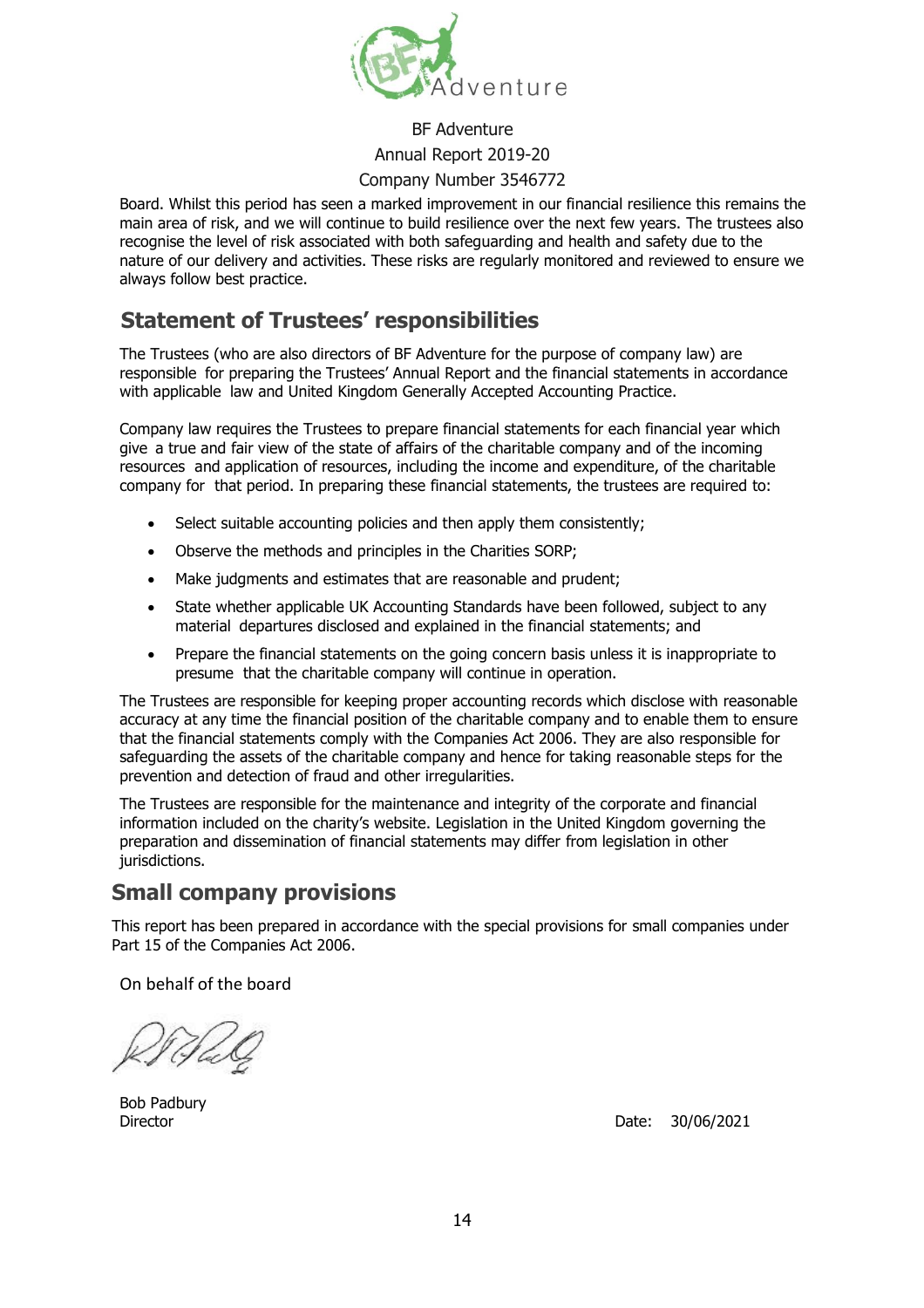

#### **Independent examiner's report to the trustees of BF Adventure ('the company')**

I report to the charity trustees on my examination of the accounts of the Company for the year ended 31 August 2020.

#### **Responsibilities and basis of report**

As the charity's trustees of the Company (and also its directors for the purposes of company law) you are responsible for the preparation of the accounts in accordance with the requirements of the Companies Act 2006 ('the 2006 Act').

Having satisfied myself that the accounts of the Company are not required to be audited under Part 16 of the 2006 Act and are eligible for independent examination, I report in respect of my examination of your charity's accounts as carried out under section 145 of the Charities Act 2011 ('the 2011 Act'). In carrying out my examination I have followed the Directions given by the Charity Commission under section 145(5) (b) of the 2011 Act.

#### **Independent examiner's statement**

Since the Company's gross income exceeded £250,000 your examiner must be a member of a body listed in section 145 of the 2011 Act. I confirm that I am qualified to undertake the examination because I am a member of the Institute of Chartered Accountants in England and Wales, which is one of the listed bodies.

I have completed my examination. I confirm that no matters have come to my attention in connection with the examination giving me cause to believe:

- 1. Accounting records were not kept in respect of the Company as required by section 386 of the 2006 Act; or
- 2. The accounts do not accord with those records; or
- 3. The accounts do not comply with the accounting requirements of section 396 of the 2006 Act other than any requirement that the accounts give a 'true and fair view' which is not a matter considered as part of an independent examination; or
- 4. The accounts have not been prepared in accordance with the methods and principles of the Statement of Recommended Practice for accounting and reporting by charities [applicable to charities preparing their accounts in accordance with the Financial Reporting Standard applicable in the UK and Republic of Ireland (FRS 102)].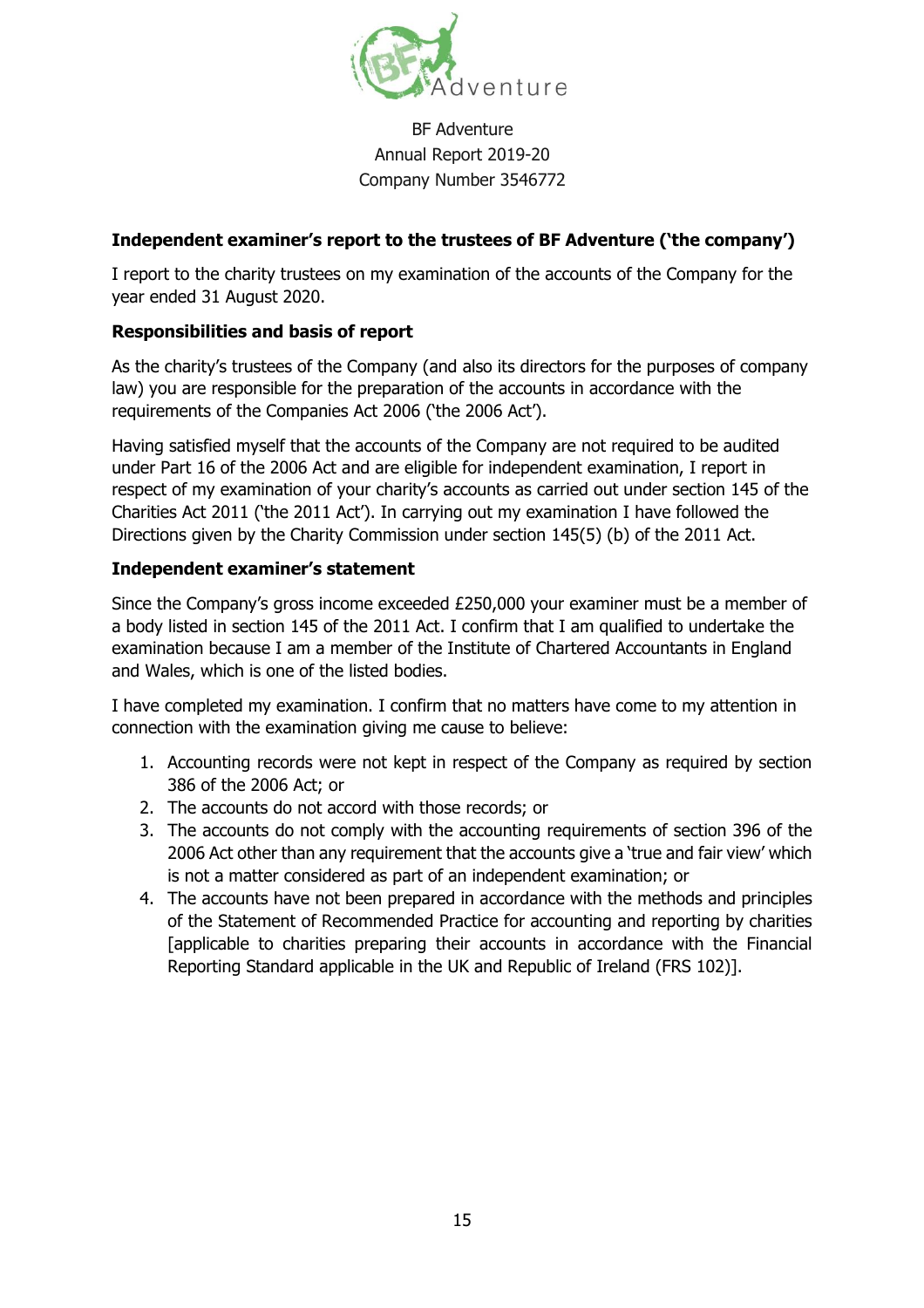

I have no concerns and have come across no other matters in connection with the examination to which attention should be drawn in this report in order to enable a proper understanding of the accounts to be reached.

Beach

Name: Scott Bentley

Institute of Chartered Accountants in England and Wales

Francis Clark LLP

Lowin House Tregolls Road Truro **Cornwall** TR1 2NA

Date: 30 June 2021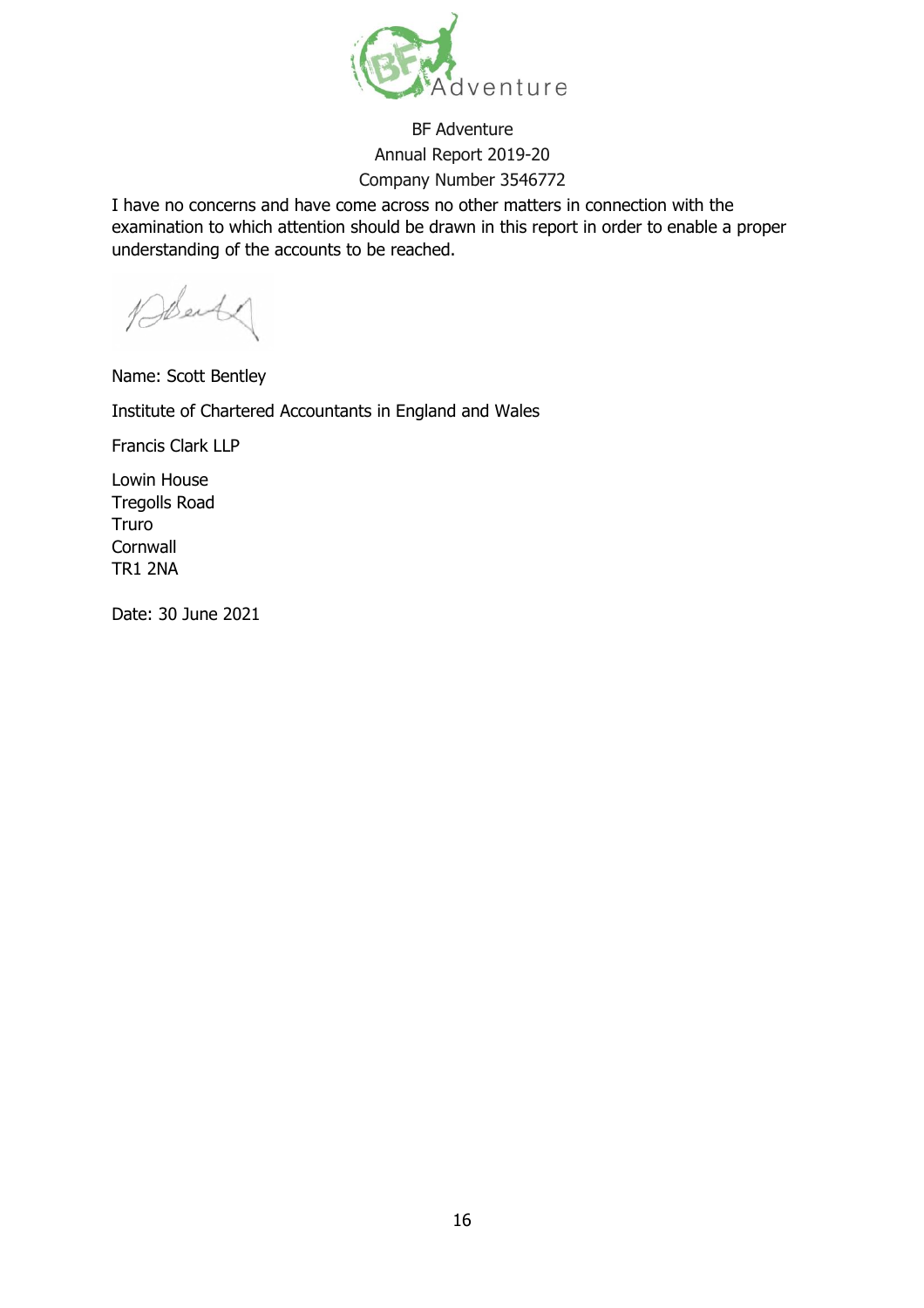

# **Statement of Financial Activity**

|                                              |                | Unrestricted<br>Funds | Restricted<br>Funds | <b>Total Funds</b><br>2020 | <b>Prior Period</b><br><b>Funds 2019</b> |
|----------------------------------------------|----------------|-----------------------|---------------------|----------------------------|------------------------------------------|
|                                              | <b>Note</b>    | £                     | £                   | £                          | £                                        |
| <b>Income and Endowments</b><br>from         |                |                       |                     |                            |                                          |
| Donations & Legacies                         | $\overline{2}$ | 156,050               | $\mathbf 0$         | 156,050                    | 8,203                                    |
| <b>Charitable Activities</b>                 | 5              | 381,784               | 116,085             | 497,869                    | 659,492                                  |
| Other trading activities                     | 3              | 34,798                | $\mathbf 0$         | 34,798                     | 53,120                                   |
| Income from investments                      | $\overline{4}$ | 973                   | $\mathbf 0$         | 973                        | 1,125                                    |
| <b>Total</b>                                 |                | 573,605               | 116,085             | 689,690                    | 721,940                                  |
| <b>Resources Expended</b>                    |                |                       |                     |                            |                                          |
| <b>Expenditure on:</b>                       |                |                       |                     |                            |                                          |
| Raising funds                                | 6              | 35,421                | 1,275               | 36,696                     | 32,204                                   |
| <b>Charitable Activities</b>                 | 7/8            | 542,533               | 104,821             | 647,354                    | 748,239                                  |
| <b>Total</b>                                 |                | 577,954               | 106,096             | 684,050                    | 780,443                                  |
| Net gains/(losses) on investments            |                | 1,628                 | $\mathbf 0$         | 1,628                      | 2,809                                    |
| Net income/(expenditure)<br>before transfers |                | (2,721)               | 9,989               | 7,268                      | (55, 694)                                |
| <b>Transfers between funds</b>               |                | $\mathbf 0$           | $\mathbf 0$         | $\mathbf 0$                | $\overline{0}$                           |
| Total funds brought forward                  |                | 174,443               | 280,761             | 455,204                    | 510,898                                  |
| <b>Total funds carried forward</b>           |                | 171,722               | 290,750             | 462,472                    | 455,204                                  |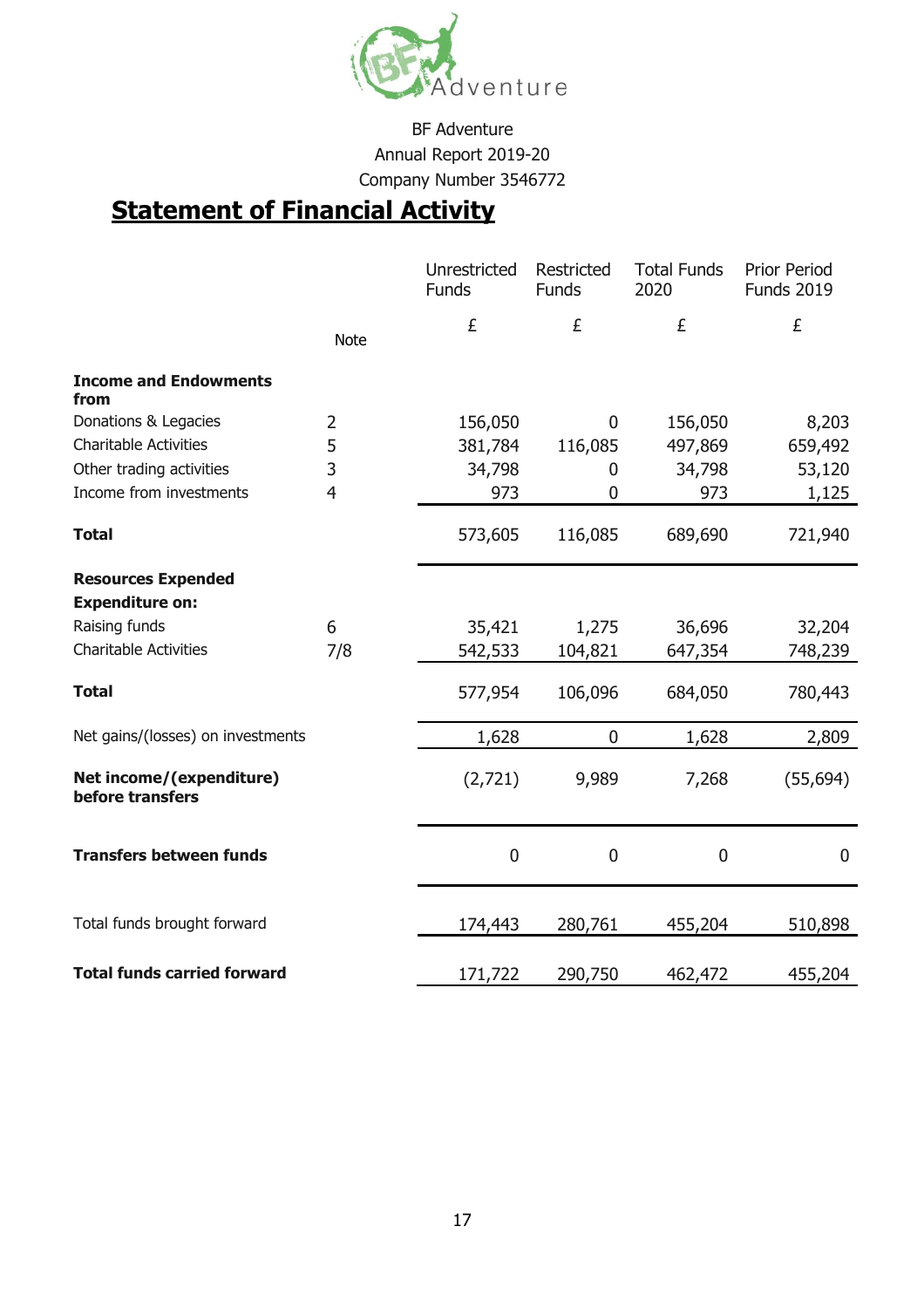

# **Statement of Financial Activity**

to 31st August 2019

|                                                     |                | Unrestricted<br><b>Funds</b> | Restricted<br><b>Funds</b> | <b>Total Funds</b><br>2019 |
|-----------------------------------------------------|----------------|------------------------------|----------------------------|----------------------------|
|                                                     | <b>Note</b>    | £                            | £                          | £                          |
| <b>Income and Endowments</b><br>from                |                |                              |                            |                            |
| Donations & Legacies                                | $\overline{2}$ | 8,203                        | $\mathbf 0$                | 8,203                      |
| <b>Charitable Activities</b>                        | 5              | 576,631                      | 82,861                     | 659,492                    |
| Other trading activities                            | 3              | 53,120                       | 0                          | 53,120                     |
| Income from investments                             | $\overline{4}$ | 1,125                        | $\overline{0}$             | 1,125                      |
| <b>Total</b>                                        |                | 639,079                      | 82,861                     | 721,940                    |
| <b>Resources Expended</b><br><b>Expenditure on:</b> |                |                              |                            |                            |
| Raising funds                                       | 6              | 32,204                       | $\mathbf{0}$               | 32,204                     |
| <b>Charitable Activities</b>                        | 7/8            | 621,150                      | 127,089                    | 748,239                    |
| <b>Total</b>                                        |                | 653,354                      | 127,089                    | 780,443                    |
| Net gains/(losses) on investments                   |                | 2,809                        | $\overline{0}$             | 2,809                      |
| Net income/(expenditure)<br>before transfers        |                | (11, 466)                    | (44, 228)                  | (55, 694)                  |
| <b>Transfers between funds</b>                      |                | 0                            | $\overline{0}$             | 0                          |
| Total funds brought forward                         |                | 185,909                      | 324,989                    | 510,898                    |
| <b>Total funds carried forward</b>                  |                | 174,443                      | 280,761                    | 455,204                    |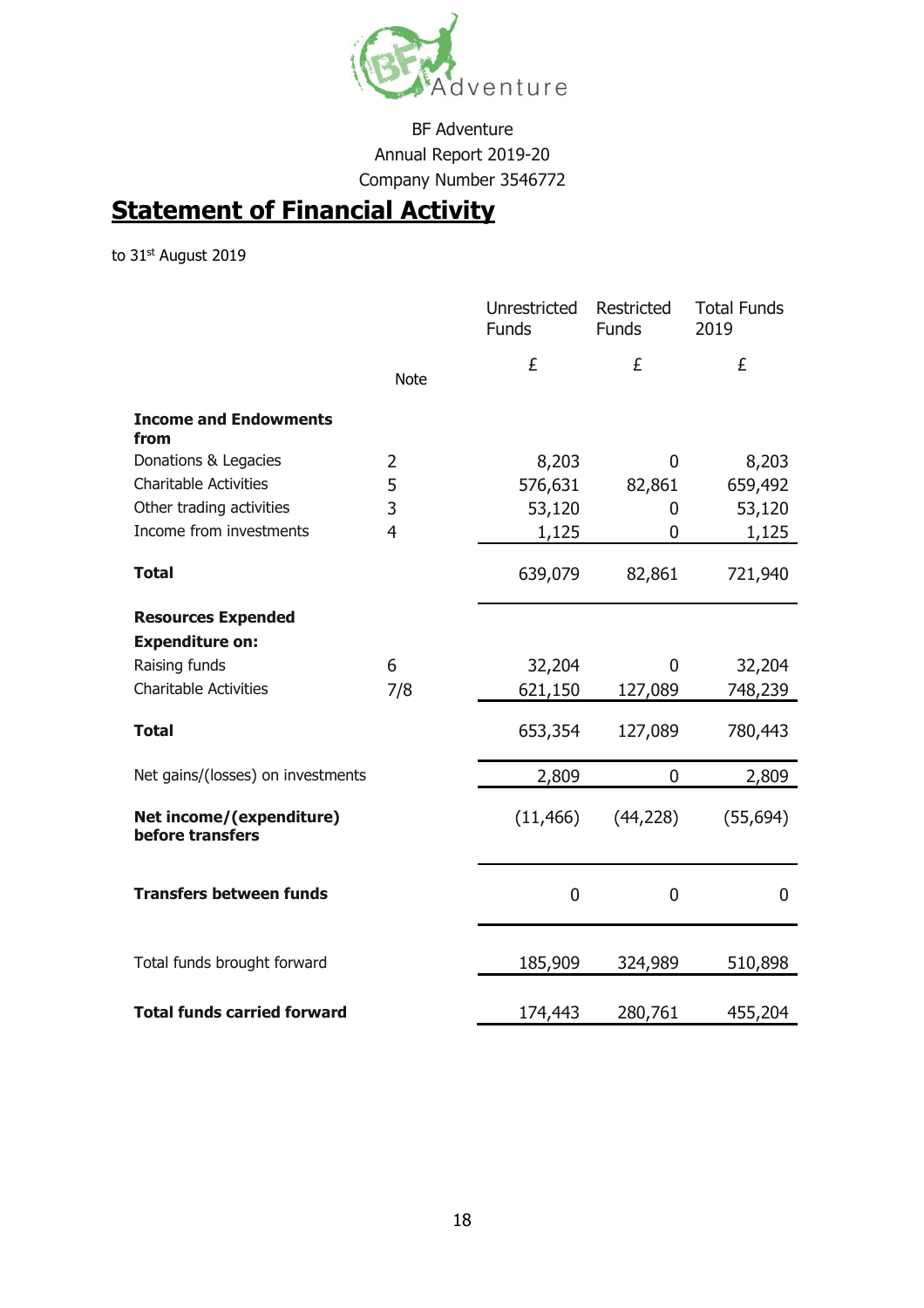

# **Balance Sheet**

|                                                    | <b>Note</b> | <b>Total Funds</b> | <b>Prior Period Funds</b><br>2019 |
|----------------------------------------------------|-------------|--------------------|-----------------------------------|
| <b>Fixed Assets:</b>                               |             | 2020<br>£          | £                                 |
| <b>Tangible Assets</b>                             | 15          | 359,856            | 395,723                           |
|                                                    |             |                    |                                   |
| <b>Total Fixed Assets</b>                          |             | 359,856            | 395,723                           |
| <b>Current Assets:</b>                             |             |                    |                                   |
| <b>Debtors</b>                                     | 18          | 90,119             | 79,653                            |
| <b>Investments</b>                                 | 16          | 42,869             | 41,241                            |
| Loan to Via Ferrata<br>Cornwall CIC                | 17          | 121,183            | 0                                 |
| Cash at bank & in hand                             |             | 101,231            | 2,180                             |
| <b>Total current assets</b>                        |             | 355,402            | 123,074                           |
| <b>Liabilities:</b>                                |             |                    |                                   |
| Creditors: amounts falling<br>due within 12 months | 19          | (52,786)           | (63, 593)                         |
| Cash at bank & in hand                             |             | 0                  | 0                                 |
| Creditors: amounts falling<br>due after 12 months  | 20/21       | (200,000)          | 0                                 |
| <b>Total liabilities</b>                           |             | (252, 786)         | (63,593)                          |
| Net current assets                                 |             | 102,616            | 59,481                            |
| <b>Total net assets</b>                            |             | 462,472            | 455,204                           |
| The funds of the charity                           |             |                    |                                   |
| Restricted income funds                            | 25          | 290,750            | 280,761                           |
| Unrestricted funds                                 | 24          | 171,722            | 174,443                           |
| <b>Total charity funds</b>                         |             | 462,472            | 455,204                           |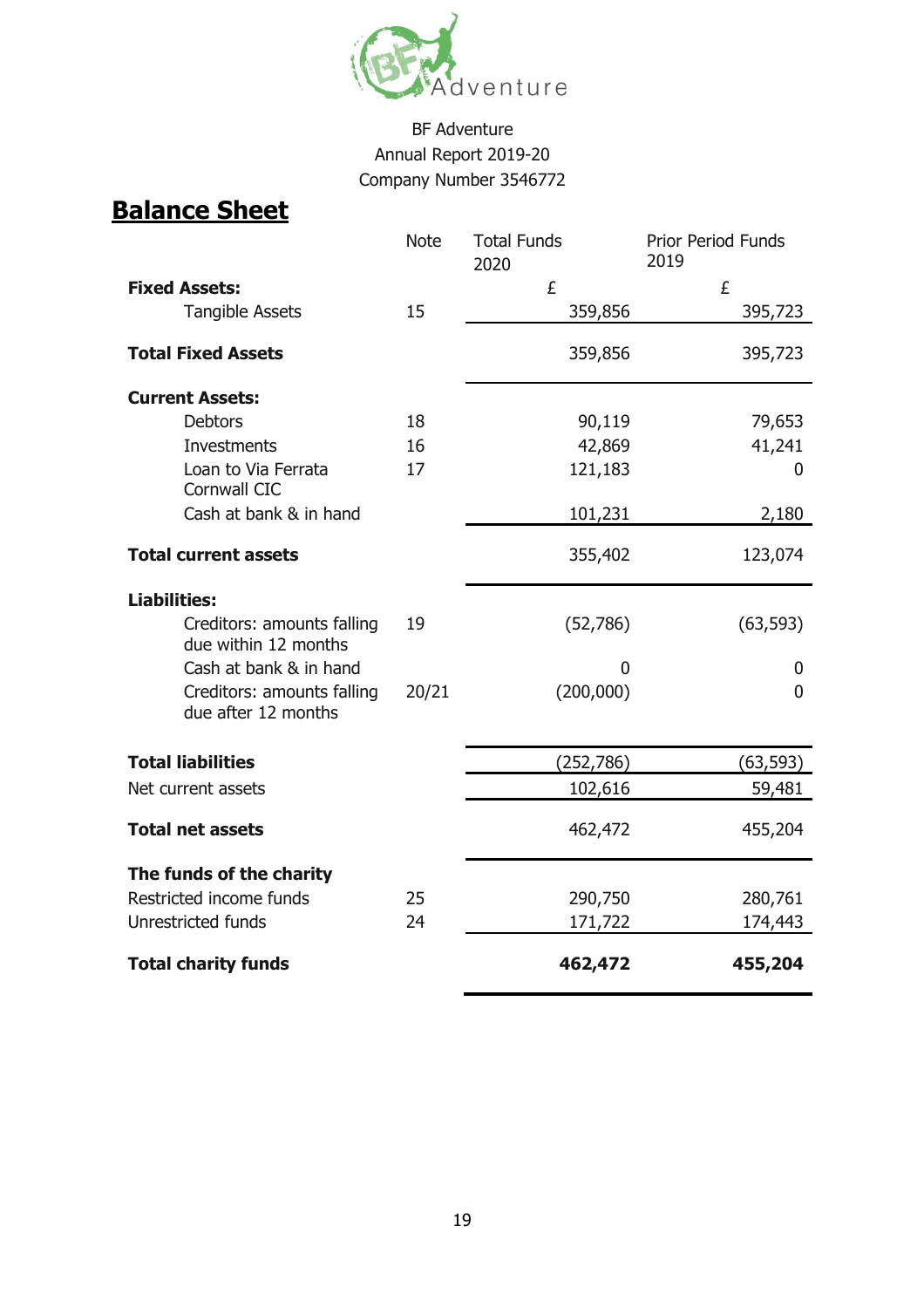

The financial statements have been prepared in accordance with Accounting and Reporting by Charities: Statement of Recommended Practice applicable to charities preparing their accounts in accordance with the Financial Reporting Standard applicable in the UK and Republic of Ireland (FRS 102) (effective 1 January 2019) - (Charities SORP (FRS 102)), the Financial Reporting Standard applicable in the UK and Republic of Ireland (FRS 102) and the Companies Act 2006.

For the year ending 31 August 2020 the company was entitled to exemption from audit under section 477 of the Companies Act 2006 relating to small companies.

The members have not required the company to obtain an audit of its accounts for the year in question in accordance with section 476.

The directors acknowledge their responsibilities for complying with the requirements of the Act with respect to accounting records and the preparation of accounts.

These accounts have been prepared in accordance with the provisions applicable to companies subject to the small companies' regime.

The financial statements were approved by the board on:

And signed on its behalf by

Bob Padbury

Director **Director** Date: 30/06/2021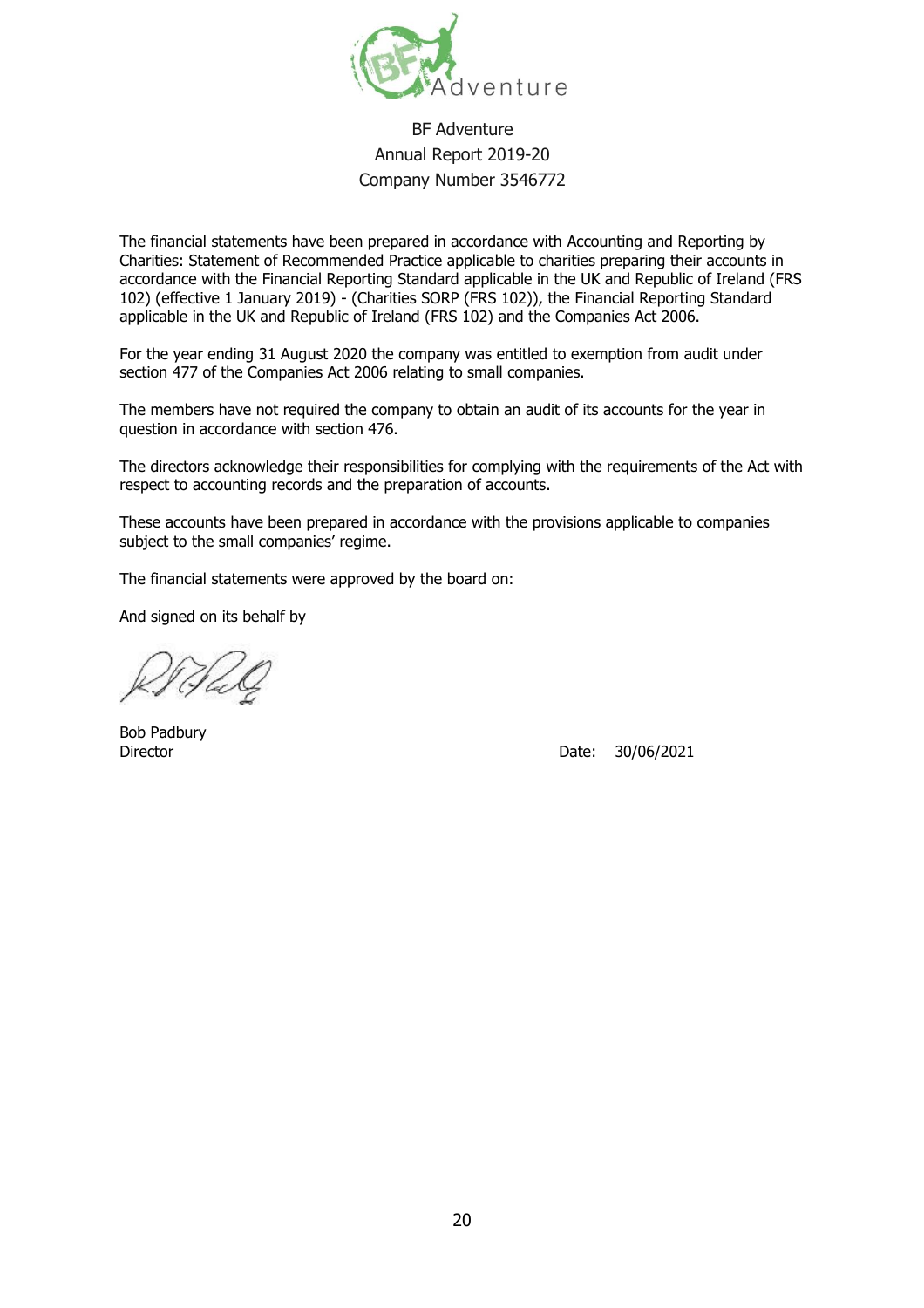

## **Statement of Cashflows**

|                                                                       | <b>Note</b> | <b>Total Funds</b><br>2020 | <b>Prior Period</b><br><b>Funds 2019</b> |  |
|-----------------------------------------------------------------------|-------------|----------------------------|------------------------------------------|--|
|                                                                       |             | £                          | £                                        |  |
| <b>Cash flows from operating activities:</b>                          |             |                            |                                          |  |
| Net cash provided by (used in)<br>operating activities                | 26          | (61, 749)                  | 2,475                                    |  |
| <b>Cash flows from investing activities</b>                           |             |                            |                                          |  |
| Dividends, interest and rents from<br>investments                     |             | 2,601                      | 3,934                                    |  |
| Proceeds from sale of property, plant and<br>equipment                |             | 0                          | 0                                        |  |
| Purchase of property, plant and equipment                             |             | (29, 012)                  | (15, 488)                                |  |
| Net cash provided by (used in) investing<br><b>activities</b>         |             | (88, 160)                  | (9,079)                                  |  |
| <b>Cash flows from financing activities:</b>                          |             |                            |                                          |  |
| Cash inflows from new borrowing                                       |             | 200,000                    | 0                                        |  |
| Net cash provided by (used in)<br>financing activities                |             | 200,000                    | 0                                        |  |
| Change in cash and cash equivalents in<br>the reporting period:       |             | 111,840                    | (9,079)                                  |  |
| Cash and cash equivalents at the<br>beginning of the reporting period | 27          | 32,260                     | 41,339                                   |  |
| Cash and cash equivalents at the end of<br>the reporting period       | 27          | 144,100                    | 32,260                                   |  |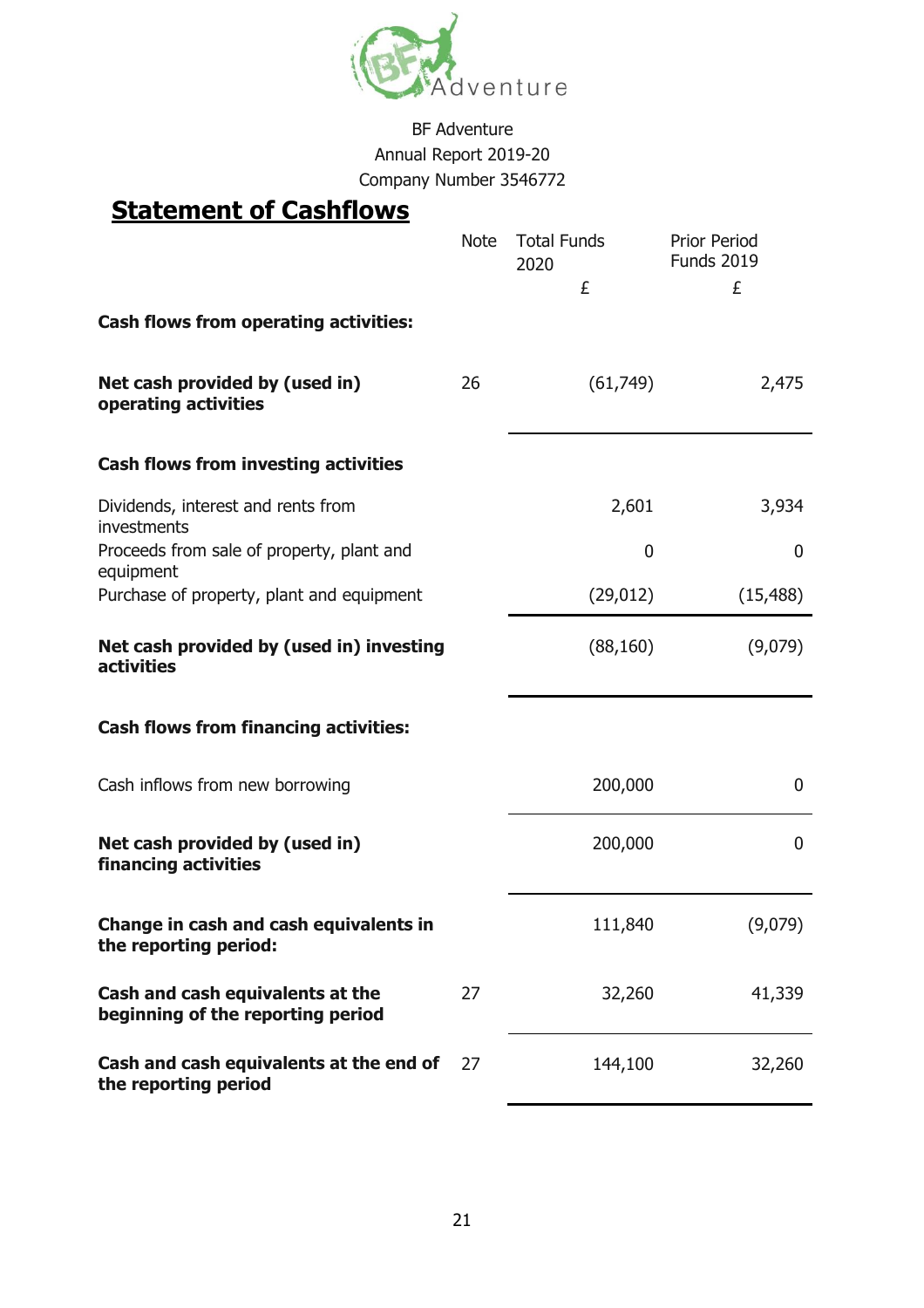

## **Notes to the Financial Statements**

## **1. Accounting policies**

#### **Summary of significant accounting policies and key accounting estimates**

The principal accounting policies applied in the preparation of these financial statements are set out below. These policies have been consistently applied to all the years presented, unless otherwise stated.

#### **Statement of compliance**

The financial statements have been prepared in accordance with Accounting and Reporting by Charities: Statement of Recommended Practice applicable to charities preparing their accounts in accordance with the Financial Reporting Standard applicable in the UK and Republic of Ireland (FRS 102) (effective 1 January 2019) - (Charities SORP (FRS 102)), the Financial Reporting Standard applicable in the UK and Republic of Ireland (FRS 102) and the Companies Act 2006.

#### **Basis of preparation**

BF Adventure meets the definition of a public benefit entity under FRS 102. Assets and liabilities are initially recognised at historical cost or transaction value unless otherwise stated in the relevant accounting policy notes.

Under the Companies Act the parent charity is not required to prepare consolidated financial statements for the financial year as the group meets the requirements of a small group. The charitable group is also below the threshold for preparing consolidated financial statements under the Charities Act.

#### **Going concern**

The financial statements have been prepared on a going concern basis. The trustees assess whether the use of going concern is appropriate i.e. whether there are any material uncertainties related to events or conditions that may cast significant doubt on the ability of the Charity to continue as a going concern. The trustees make this assessment in respect of a period of one year from the date of approval of the financial statements.

The trustees recognise the impact of Covid-19 on the organisation. Whilst it has presented some significant challenges we are continuing to deliver essential support services and have utilized government support to retain staff where associated income levels have significantly dropped. As restrictions begin to be lifted it is hoped group delivery income levels will begin to grow again and we will be in a position to return staff to their roles.

#### **Income and endowments**

All incoming resources are included in the statement of financial activities when it is probable the charity will be entitled to the income and the amount can be quantified with reasonable accuracy.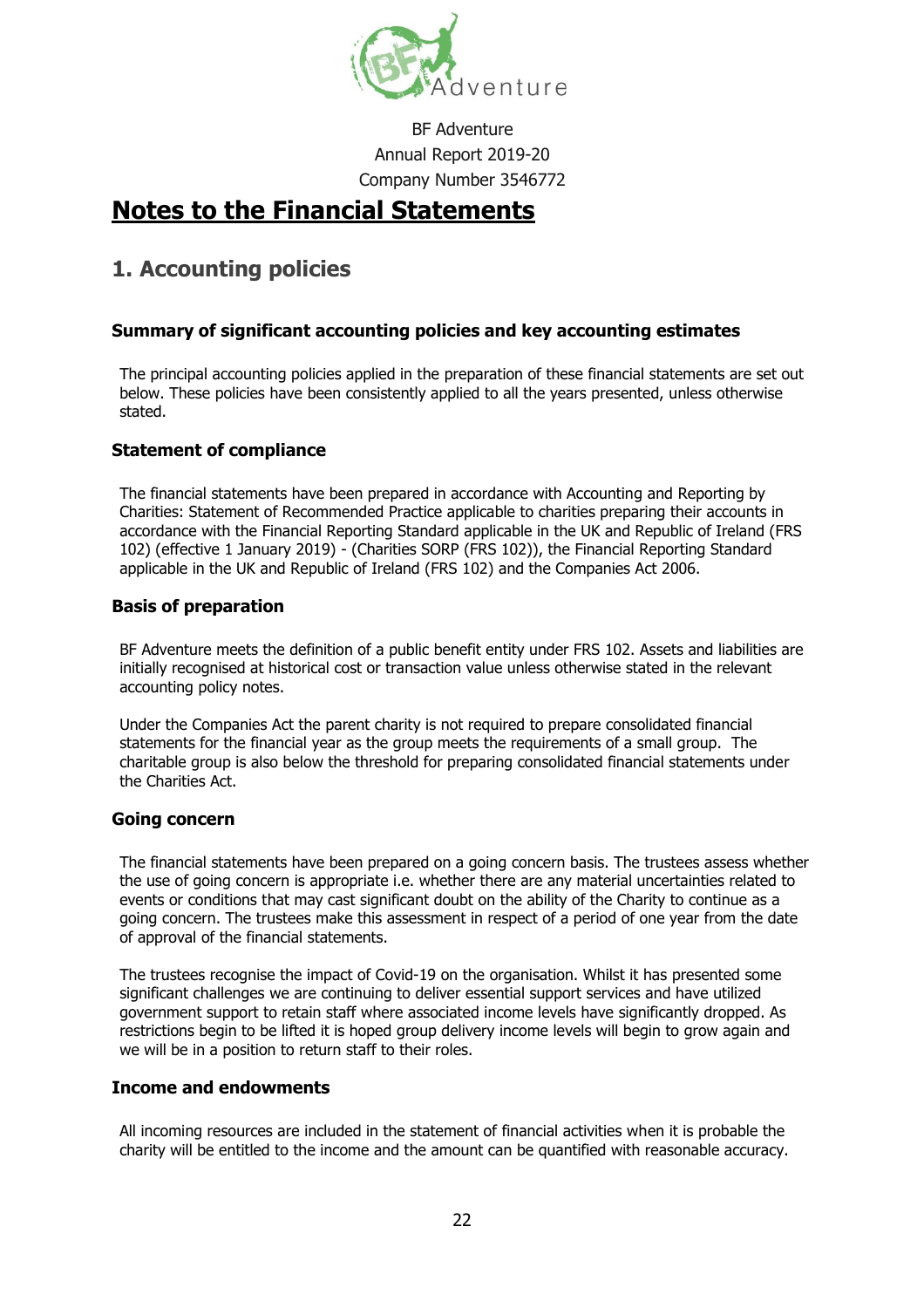

#### **Income from Instruction Fees**

Income from instruction fees is recognised in the period of delivery.

#### **Donations and legacies**

Donations are recognised when the Charity has been notified in writing of both the amount and settlement date. In the event that a donation is subject to conditions that require a level of performance by the Charity before the Charity is entitled to the funds, the income is deferred and not recognised until either those conditions are fully met, or the fulfilment of those conditions is wholly within the control of the Charity and it is probable that these conditions will be fulfilled in the reporting period.

#### **Grants receivable**

Grants are recognised when the charity has an entitlement to the funds and any conditions linked to the grants have been met. Where performance conditions are attached to the grant and are yet to be met, the income is recognised as a liability and included on the balance sheet as deferred income to be released.

#### **Expenditure**

Expenditure is recognised on an accrual basis as a liability is incurred. Expenditure includes any VAT which cannot be fully recovered and is reported as part of the expenditure to which it relates.

#### **Raising funds**

These are costs incurred in attracting voluntary income, the management of investments and those incurred in trading activities that raise funds.

#### **Charitable activities**

Charitable expenditure comprises those costs incurred by the Charity in the delivery of its activities and services for its beneficiaries. It includes both costs that can be allocated directly to such activities and those costs of an indirect nature necessary to support them.

#### **Cost allocation**

Direct expenditure has been allocated where possible. Remaining costs have been allocated as follows:

| 2020                                |            | 2019                                |     |
|-------------------------------------|------------|-------------------------------------|-----|
| Skills for Life                     | 25%        | Skills for Life                     | 25% |
| <b>Group Educational Activities</b> | <b>30%</b> | <b>Group Educational Activities</b> | 30% |
| Fundraising                         | 5%         | Fundraising                         | 5%  |
| <b>NCS</b>                          | 25%        | <b>NCS</b>                          | 25% |
| <b>Group Commercial Activities</b>  | 10%        | <b>Group Commercial Activities</b>  | 10% |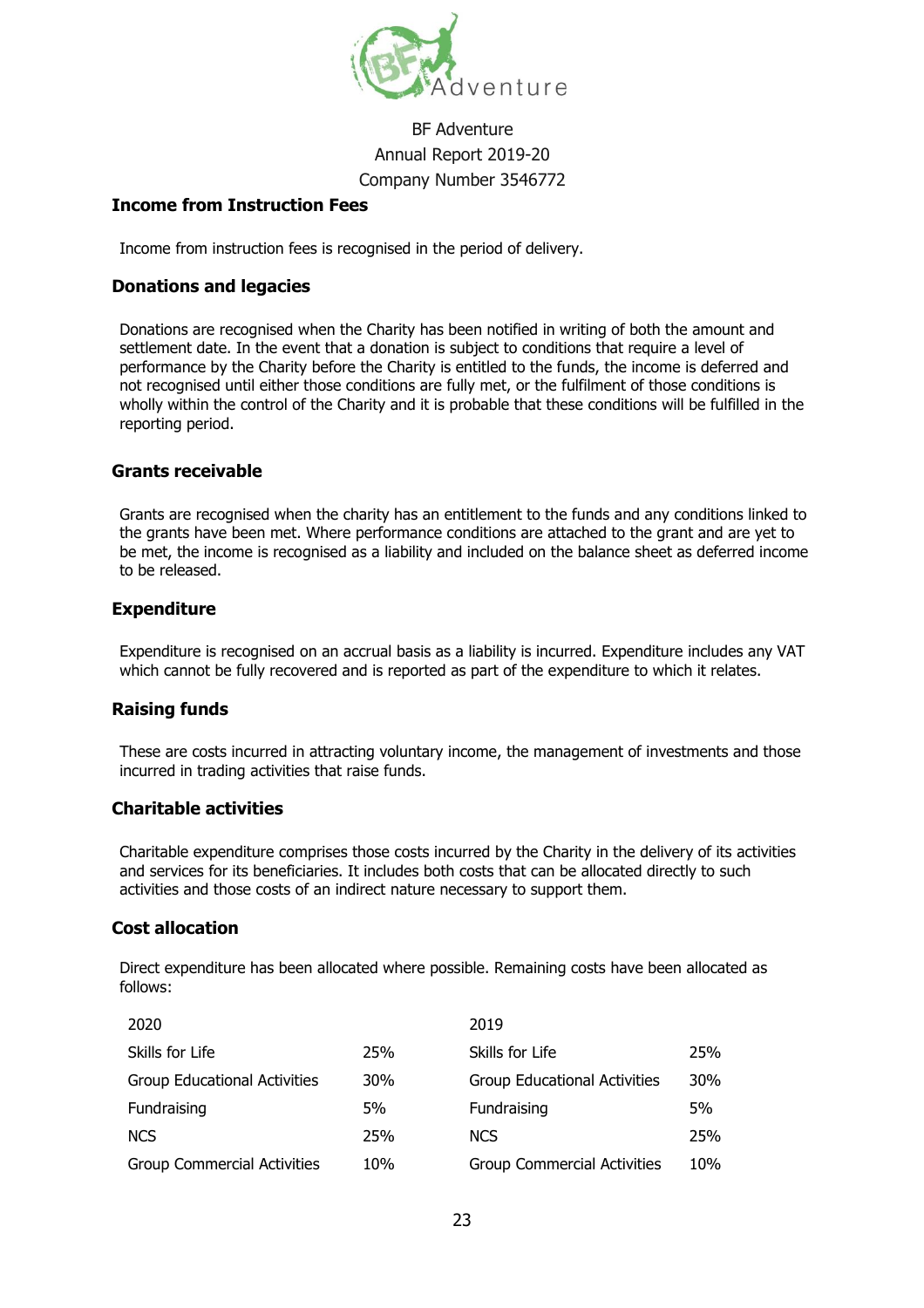

#### BF Adventure Annual Report 2019-20 Company Number 3546772 Support Costs 5% Support Costs 5%

#### **Tangible fixed assets**

Individual fixed assets costing £500 or more are initially recorded at cost, less any subsequent accumulated depreciation and subsequent accumulated impairment losses.

#### **Depreciation and amortisation**

Depreciation is provided on tangible fixed assets so as to write off the cost or valuation, less any estimated residual value, over their expected useful economic life as follows:

| Asset class         | Depreciation method and rate |
|---------------------|------------------------------|
| Land and buildings  | 5 - 30 years Straight Line   |
| Plant and machinery | 2 - 10 years Straight Line   |
| Motor vehicles      | 5 years Straight Line        |
| Computer software   | 2 - 4 years Straight Line    |

#### **Investments**

Investments held as fixed assets are revalued at mid-market value at the balance sheet date and the gain or loss taken to the statement of financial activities

#### **Leasing**

Rentals payable under operating leases are charged against income on a straight line basis over the lease term.

#### **Fund structure**

Unrestricted income funds are general funds that are available for use at the trustee's discretion in furtherance of the objectives of the Charity.

Restricted income funds are those donated for use in a particular area or for specific purposes, the use of which is restricted to that area or purpose.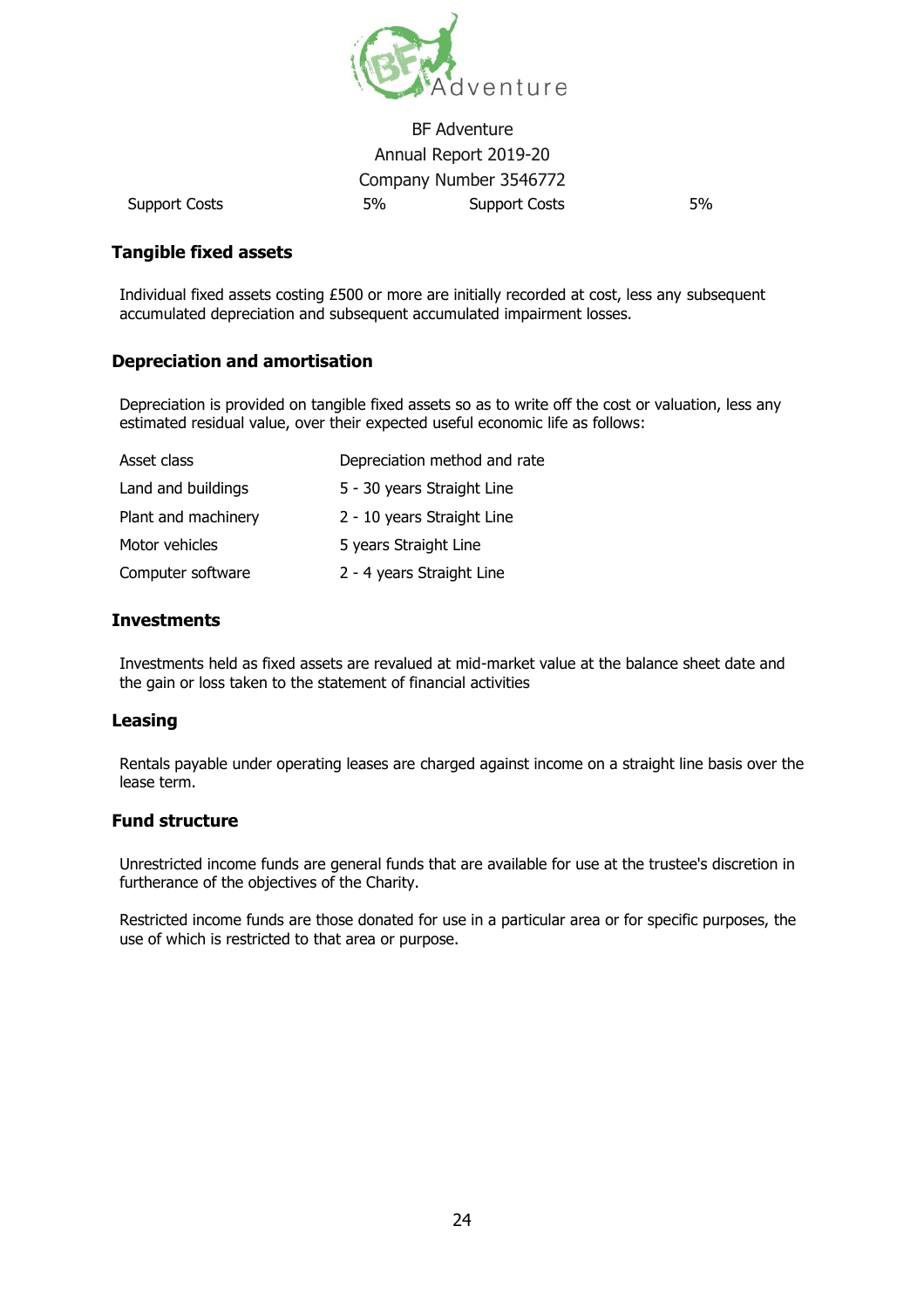

## **2. Income from Donations & Legacies**

|                                   | <b>Unrestricted</b> | Restricted | 2020<br><b>Total</b> | 2019<br><b>Total</b> |
|-----------------------------------|---------------------|------------|----------------------|----------------------|
|                                   |                     |            | £                    | £                    |
| <b>Donations</b>                  | 23,452              |            | 23,452               | 8,203                |
| Cornwall Council COVID-19 Support | 74,000              | 0          | 74,000               |                      |
| COVID-19 CJRS                     | 58,598              |            | 58,598               |                      |
| <b>Total</b>                      | 156,050             |            | 156,050              | 8,203                |

## **3. Other trading activities**

|                                      | Unrestricted | Restricted | 2020         | 2019         |
|--------------------------------------|--------------|------------|--------------|--------------|
|                                      |              |            | <b>Total</b> | <b>Total</b> |
|                                      |              |            | £            | £            |
| <b>Fundraising Events</b>            | 10,004       | O          | 10,004       | 5,696        |
| <b>Commercial Group Delivery</b>     | 15,794       | O          | 15,794       | 47,424       |
| Income from Via Ferrata Cornwall CIC | 9,000        |            | 9,000        |              |
| <b>Total</b>                         | 34,798       |            | 34,798       | 53,120       |

## **4. Investment Income**

|                                   | Unrestricted | Restricted | 2020<br><b>Total</b> | 2019<br>Total |
|-----------------------------------|--------------|------------|----------------------|---------------|
|                                   |              |            |                      |               |
| Income from UK Listed investments | 949          |            | 949                  | 1,059         |
| Bank interest received            | 24           |            | 24                   | 66            |
| <b>Total</b>                      | 973          |            | 973                  | 1,125         |

## **5. Income from Charitable Activities**

|                                                           | Unrestricted | Restricted | 2020 Total | 2019<br><b>Total</b> |
|-----------------------------------------------------------|--------------|------------|------------|----------------------|
|                                                           | £            | £          | £          | £                    |
| Skills for Life (inc Head Out and<br>Access to Adventure) | 246,576      | 108,101    | 354,677    | 322,923              |
| Skills for Work                                           | (2, 467)     | 0          | (2, 467)   | 110                  |
| <b>NCS Direct Delivery</b>                                | 122,610      | 0          | 122,610    | 165,900              |
| <b>Educational Group Activities</b>                       | 15,065       | 0          | 15,065     | 160,358              |
| <b>Grant Funded Development</b>                           | 0            | 7,984      | 7,984      | 10,201               |
| <b>Total</b>                                              | 381,784      | 116,085    | 497,869    | 659,492              |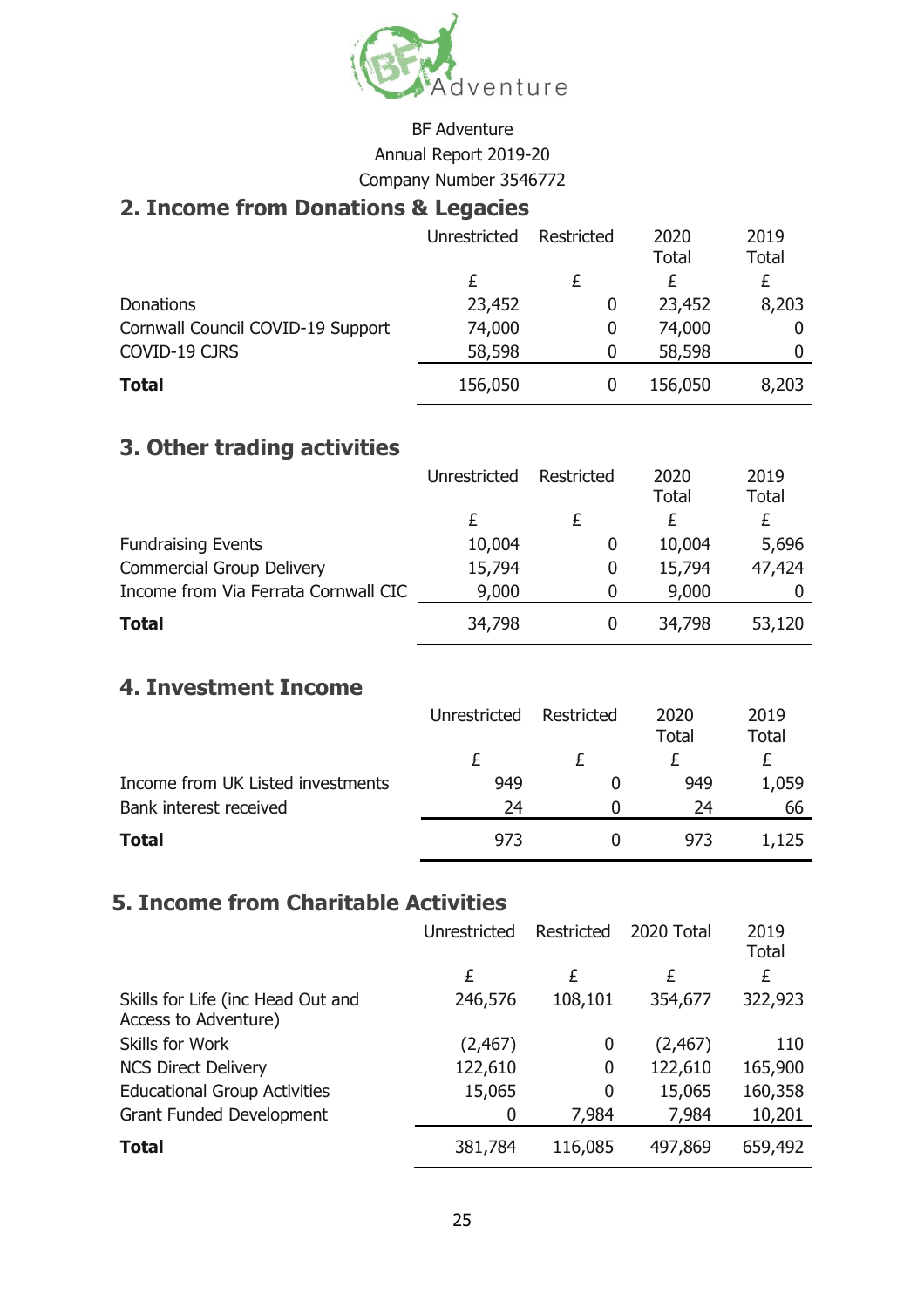

## **6. Cost of Raising Funds**

|                                  | Unrestricted | Restricted | 2020<br><b>Total</b> | 2019<br><b>Total</b> |
|----------------------------------|--------------|------------|----------------------|----------------------|
|                                  | £            | £          | £                    | £                    |
| Costs of Borrowing               | 1,062        | 0          | 1,062                |                      |
| Costs of Fundraising Events      | 15,189       | 425        | 15,614               | 11,975               |
| <b>Group Commercial Delivery</b> | 19,170       | 850        | 20,020               | 20,229               |
| <b>Total</b>                     | 35,421       | 1,275      | 36,696               | 32,204               |

## **7. Cost of Charitable Activities**

|                                      | Unrestricted | Restricted | 2020 Total | 2019<br><b>Total</b> |
|--------------------------------------|--------------|------------|------------|----------------------|
|                                      | £            | £          | £          | £                    |
| Skills for Life                      | 277,158      | 54,445     | 331,603    | 292,453              |
| Skills for Work                      | 0            | 0          | 0          | 168                  |
| <b>NCS Direct Delivery</b>           | 109,932      | 2,125      | 112,057    | 171,690              |
| <b>Educational Group Activities</b>  | 124,851      | 2,550      | 127,401    | 209,035              |
| Depreciation of Charitable Resources | 0            | 44,970     | 44,970     | 45,628               |
| <b>Support Costs</b>                 | 30,592       | 731        | 31,323     | 29,265               |
| <b>Total</b>                         | 542,533      | 104,821    | 647,354    | 748,239              |

Overhead costs have been apportioned across delivery areas as follows: Skills for Life 25%, Group Educational Activities 30%, Fundraising 5%, NCS Direct Delivery 25%, Group Commercial Delivery 10%, Support costs 3%, Governance 2%.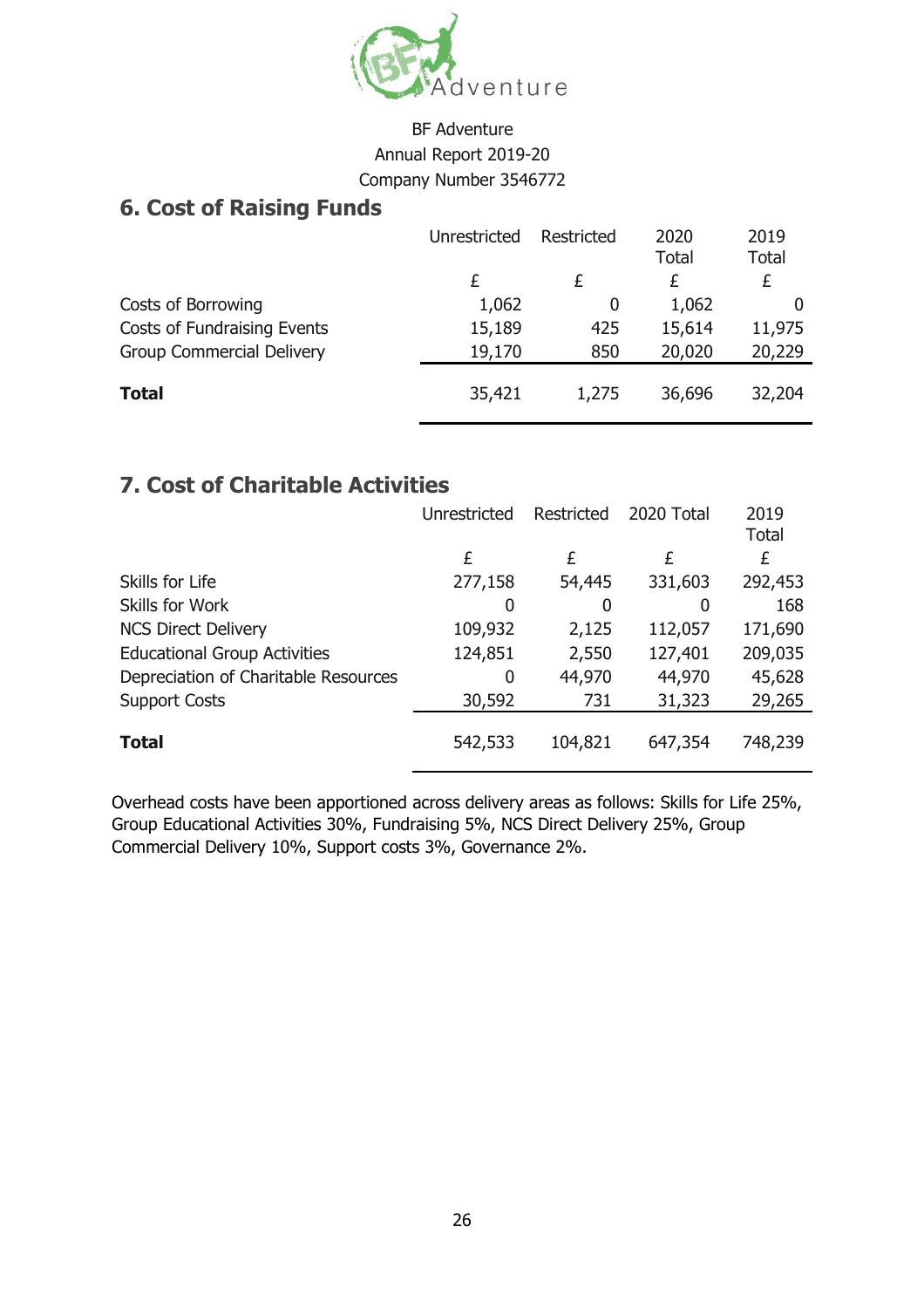

## **8. Analysis of Support and Governance Costs**

|                                      | Unrestricted | Restricted | 2020<br><b>Total</b> | 2019<br><b>Total</b> |
|--------------------------------------|--------------|------------|----------------------|----------------------|
|                                      | £            | £          | £                    | £                    |
| Independent examination              | 2,500        | 0          | 2,500                | 2,019                |
| <b>Management Accounting Support</b> | 13,301       | 0          | 13,301               | 12,294               |
| <b>Staff Costs</b>                   | (3, 336)     | 0          | (3, 336)             | (1,303)              |
| Repairs & Maintenance                | 0            | 0          | 0                    |                      |
| Legal & Professional Fees            | 3,153        | 0          | 3,153                | 253                  |
| Depreciation & impairment            | 691          | 306        | 997                  | 2,685                |
| Other overhead costs                 | 14,283       | 425        | 14,708               | 13,316               |
| <b>Total</b>                         | 30,592       | 731        | 31,323               | 29,265               |

## **9. Net outgoing resources for the period**

| Net outgoing resources is stated after charging          | 2020 Total | 2019 Total   |
|----------------------------------------------------------|------------|--------------|
|                                                          | £          | £            |
| Depreciation and other amounts off tangible fixed assets | 64,878     | 68,088       |
| Independent examiners remuneration                       | 2,500      | 2,750        |
| And after crediting                                      |            |              |
| Net profit of disposal of tangible fixed assets          | 0          | $\mathbf{0}$ |
|                                                          |            |              |
| <b>10. Independent Examiners Remuneration</b>            |            |              |
|                                                          | 2020 Total | 2019 Total   |
|                                                          | £          | £            |
| Independent examination of the Financial Statements      | 2,500      | 2,750        |
|                                                          |            |              |
|                                                          |            |              |
|                                                          |            |              |
| 11. Employees                                            |            |              |
|                                                          |            |              |

| <b>Employment costs</b>                                       | 2020 Total | 2019 Total |
|---------------------------------------------------------------|------------|------------|
|                                                               |            |            |
| Wages and salaries                                            | 462,369    | 480,478    |
| Social Security costs                                         | 27,166     | 24,557     |
| Employers contribution to defined contribution pension scheme | 6,751      | 5,987      |
|                                                               | 496,286    | 511,022    |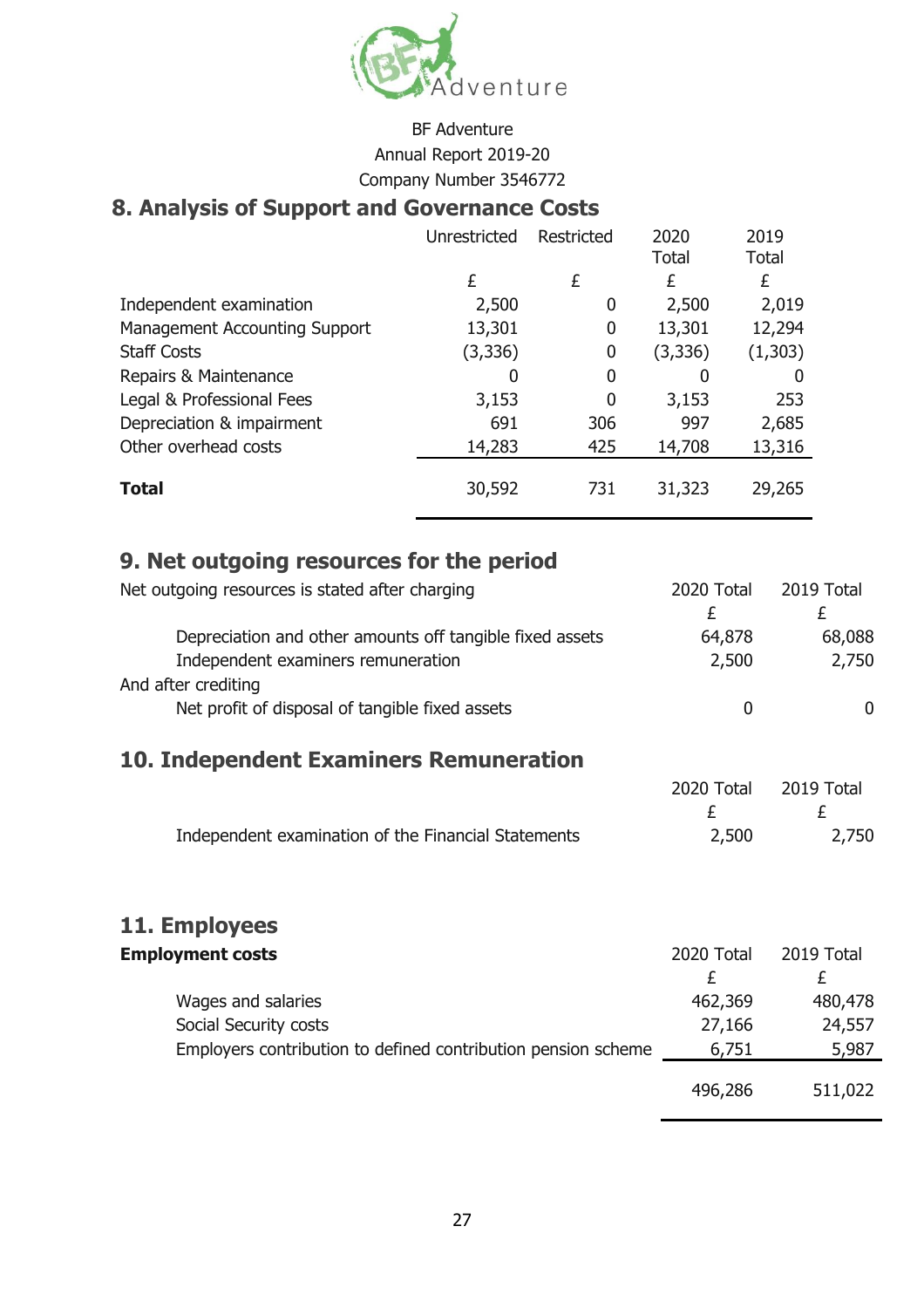

Employment costs are allocated directly to the relevant department, or apportioned via overheads. Where a salary is directly funded through grant funds the employment cost is allocated to restricted funds.

No employee received emoluments of more than £60,000 (2019: 0).

| <b>Number of employees</b>                                                                                           | 2020 Total | 2019 Total |
|----------------------------------------------------------------------------------------------------------------------|------------|------------|
| The average monthly number of employees during the period,<br>calculated on the basis of head count, was as follows: |            |            |
| <b>Chief Executive Officer</b>                                                                                       |            |            |
| Administration                                                                                                       | q          | 8          |
| <b>Instructors</b>                                                                                                   | 15         | 19         |

#### **Key Management Personnel**

The organisations Senior Management Team meets fortnightly through the year. Members feed into both board and committee meetings. The team consists of:

- Adrian Richards, CEO
- Tony Baker, Centre Manager
- El Warren, Charity Business Manager

The total remuneration paid to key management personnel during the year amounted to £90,686 (2019: £89,057).

## **12. Trustee Expenses**

No trustee expenses have been incurred.

## **13. Related Parties**

Legal services to the value of £104 (2019: £nil) were provided by Murrell Associates of which Hugh Murrell is a partner.

Chamber membership and networking expenses of £240 (2019: £nil) were paid to Cornwall Chamber Commence of which K Conchie is a director of.

Donations totaling £96 (2019: £416) have been received from the trustees. With support for fundraising events from trustees totaling £1,991 (2019: £330).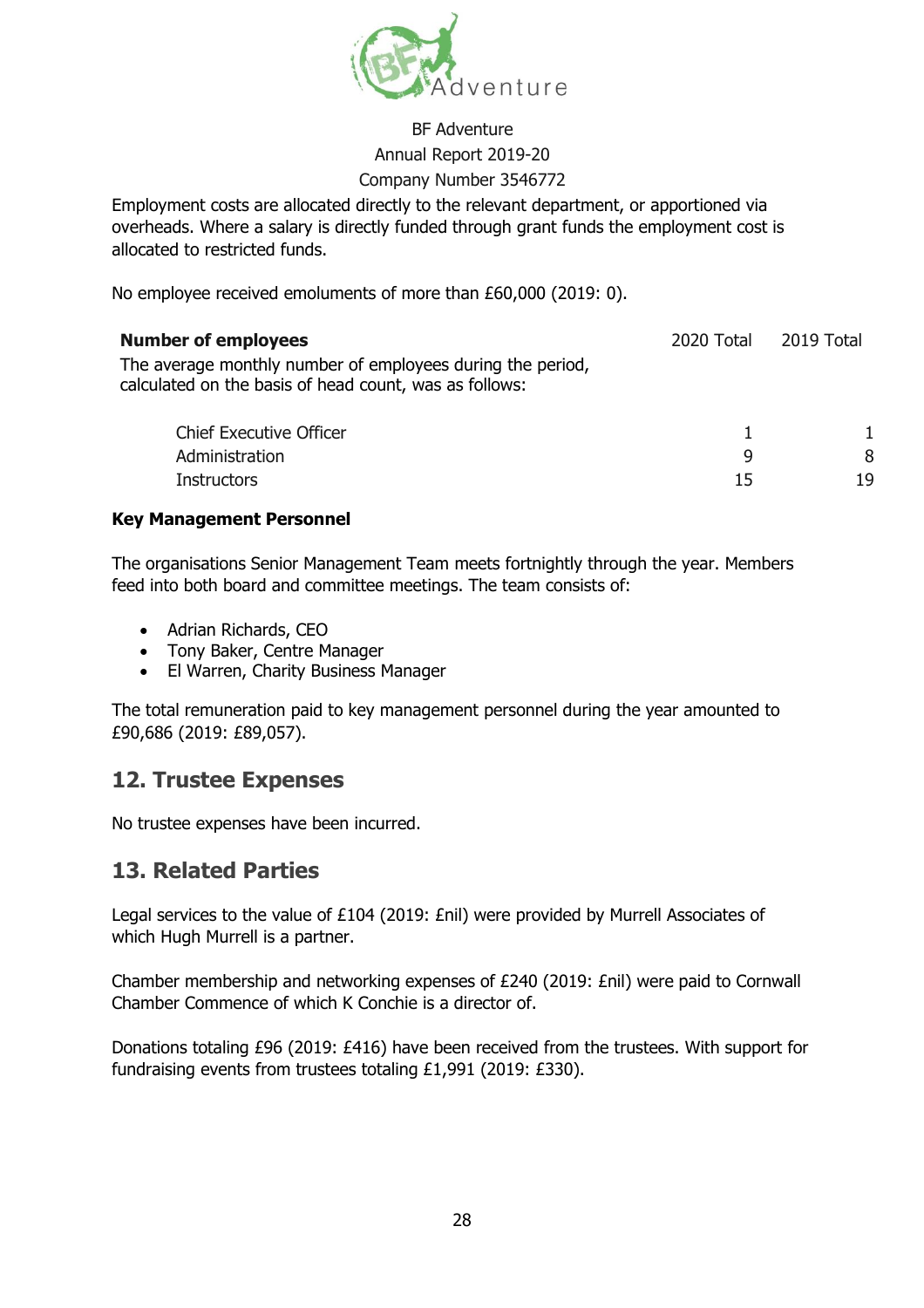

## **14. Taxation**

The charity's activities fall within the exemptions afforded by the provisions of the Income and Corporation Taxes Act 1988. Accordingly, there is no taxation charge in these accounts.

## **15. Tangible Fixed Assets**

|                                        | Freehold<br>Land &<br><b>Buildings</b> | Plant &<br>Machinery | Motor<br>Vehicles | <b>Total</b> |
|----------------------------------------|----------------------------------------|----------------------|-------------------|--------------|
|                                        | £                                      | £                    | £                 | £            |
| <b>Cost</b>                            |                                        |                      |                   |              |
| At 1 September 2019                    | 708,302                                | 205,017              | 68,187            | 981,506      |
| <b>Additions</b>                       | 16,803                                 | 12,208               | 0                 | 29,011       |
| <b>Disposals</b>                       |                                        | 0                    | 0                 | $\mathbf{0}$ |
| <b>Transfers</b>                       | N                                      |                      | 0                 |              |
| At 31 August 2020                      | 725,105                                | 217,225              | 68,187            | 1,010,517    |
| <b>Depreciation</b>                    |                                        |                      |                   |              |
| At 1 September 2019                    | 359,371                                | 170,612              | 55,800            | 585,783      |
| Provided in Year                       | 47,970                                 | 9,084                | 7,824             | 64,878       |
| On Disposals                           | 0                                      | 0                    | 0                 | $\Omega$     |
| At 31 August 2020                      | 407,341                                | 179,696              | 63,624            | 650,661      |
| Net book value at 31 August 2020       | 317,764                                | 37,529               | 4,563             | 359,856      |
| Net book value at 31 September<br>2019 | 348,931                                | 34,405               | 12,387            | 395,723      |

The trustees believe that the market value of the freehold property may be significantly higher than the carrying value. They do not however feel able to suggest a reliable estimate of the market value at this time.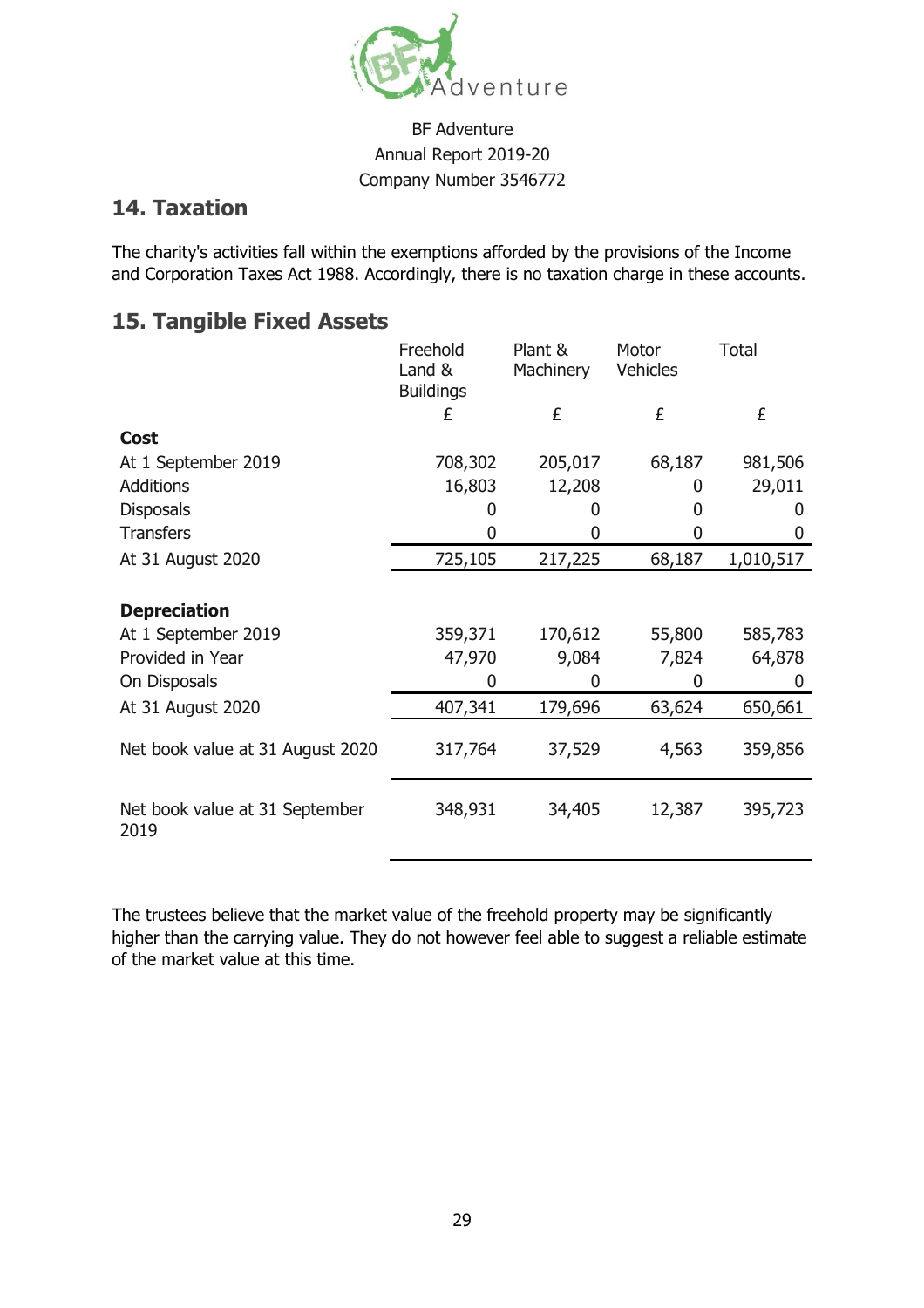

### **16. Investments**

|                     | Listed<br>Investments | <b>Total</b> |
|---------------------|-----------------------|--------------|
|                     | £                     | £            |
| <b>Valuation</b>    |                       |              |
| At 1 September 2019 | 41,241                | 41,241       |
| Sale of Units       | 0                     | O            |
| <b>Revaluations</b> | 1,628                 | 1,628        |
| At 31 August 2020   | 42,869                | 42,869       |
|                     |                       |              |
|                     | Listed                | <b>Total</b> |
|                     | Investments           |              |
|                     | £                     | £            |
| <b>Valuation</b>    |                       |              |
| At 1 September 2018 | 38,432                | 38,432       |
| Sale of Units       | 0                     |              |
| <b>Revaluations</b> | 2,809                 | 2,809        |
| At 31 August 2019   | 41,241                | 41,241       |

## **17. Loan to Via Ferrata Cornwall CIC**

|              | 2020    | 2019 |
|--------------|---------|------|
|              |         |      |
| Loan Value   | 121,183 |      |
| <b>Total</b> | 121,183 |      |

Loan fund established to subsidiary company Via Ferrata Cornwall CIC (company number 12471065, registered in England). BF Adventure is the sole member of Via Ferrata Cornwall CIC. The loan fund has established a Via Ferrata Course on the BF Adventure site. VFC will trade commercially as an adventurous activity and all commercial undertakings of BF Adventure will transfer to the subsidiary in 2021. It is expected that VFC will generate a surplus which will be donated back to BF Adventure.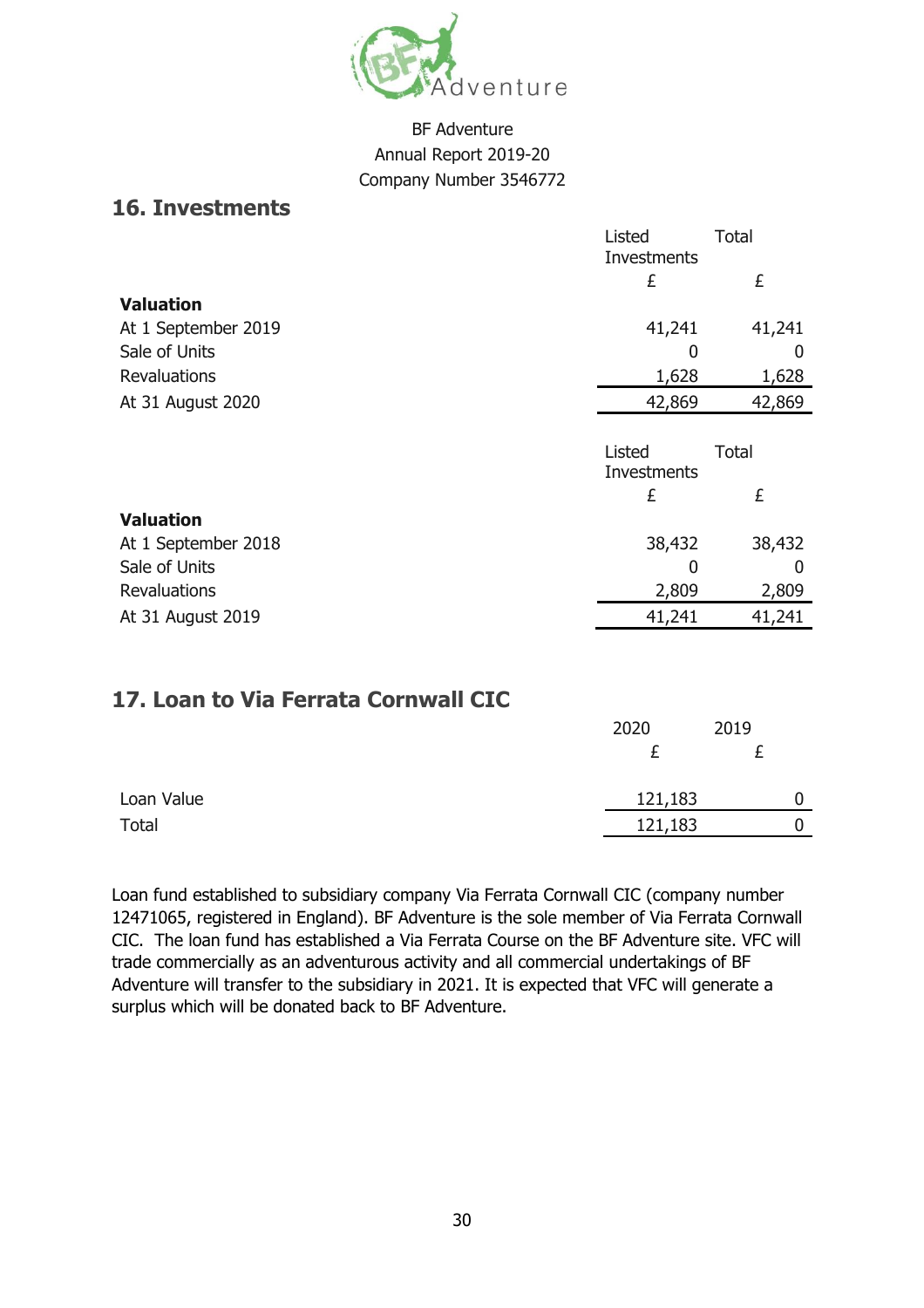

### **18. Debtors**

|                              | 2020   | 2019   |
|------------------------------|--------|--------|
|                              |        |        |
| <b>Trade Debtors</b>         | 74,253 | 63,574 |
| <b>Other Debtors</b>         | 3,518  | 349    |
| Prepayments & Accrued Income | 12,348 | 15,730 |
| <b>Total</b>                 | 90,119 | 79,653 |

## **19. Creditors: amounts falling due within one year**

|                                 | 2020   | 2019   |
|---------------------------------|--------|--------|
|                                 | £      | £      |
|                                 |        |        |
| Loans & Overdraft               | 0      | 11,162 |
| <b>Trade Creditors</b>          | 19,165 | 30,346 |
| Other taxes and social security | 5,717  | 7,698  |
| <b>Other Creditors</b>          | 1,206  | 3,320  |
| <b>Accrued Expenses</b>         | 2,750  | 2,750  |
| Deferred income                 | 23,948 | 8,317  |
|                                 | 52,786 | 63,593 |

## **20. Creditors: amounts falling due between two and five years**

|                           | 2020    | 2019 |
|---------------------------|---------|------|
|                           |         |      |
| Resonance SITR Loan       | 123,254 |      |
| Barclays Bounce Back Loan | 40,000  |      |
|                           | 163,254 |      |

## **21. Creditors: amounts falling due after five years**

|                           | 2020   | 2019 |  |
|---------------------------|--------|------|--|
|                           |        |      |  |
| Resonance SITR Loan       | 26,746 |      |  |
| Barclays Bounce Back Loan | 10,000 |      |  |
|                           | 36,746 |      |  |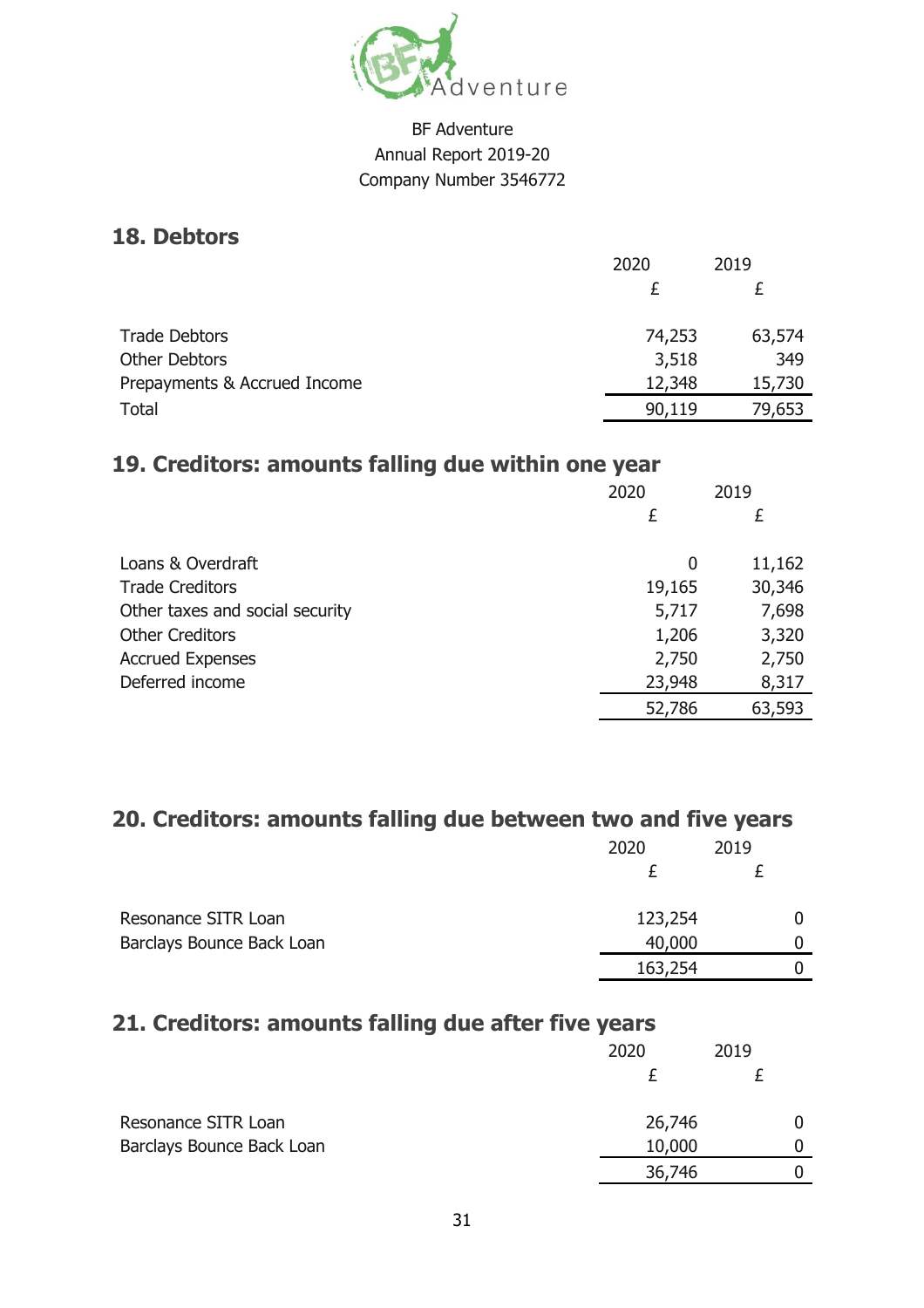

## **22. Accruals and Deferred Income**

|                               | 2020   | 2019     |
|-------------------------------|--------|----------|
| Deferred Income               |        |          |
| At 1 September 2019           | 8,317  | 41,595   |
| Increase/(decrease) in period | 23,948 | 8,317    |
|                               | 32,265 | 49,912   |
|                               |        |          |
| Released in period            | (8,317 | (41,595) |
| At 31 August 2020             | 23,948 | 8,317    |

Deferred income relates to advance payments made to secure future bookings. They are non-refundable, but relate to delivery in future periods.

## **23. Analysis of net assets between funds**

|                                                          | Unrestricted                 | Restricted                 | Total                 |
|----------------------------------------------------------|------------------------------|----------------------------|-----------------------|
|                                                          | <b>Funds</b>                 | <b>Funds</b>               | <b>Funds</b>          |
|                                                          | £                            | £                          | £                     |
| Fund balances as at 31 August 2020 as<br>represented by: |                              |                            |                       |
| <b>Tangible Fixed Assets</b>                             | 135,630                      | 224,226                    | 359,856               |
| <b>Current Assets</b>                                    | 288,878                      | 66,524                     | 355,402               |
| Current Liabilities and provisions                       | (252,786)                    | 0                          | (252,786)             |
| <b>Total</b>                                             | 171,722                      | 290,750                    | 462,472               |
|                                                          |                              |                            |                       |
|                                                          | Unrestricted<br><b>Funds</b> | Restricted<br><b>Funds</b> | Total<br><b>Funds</b> |
|                                                          | £                            | £                          | £                     |
| Fund balances as at 31 August 2019 as<br>represented by: |                              |                            |                       |
| <b>Tangible Fixed Assets</b>                             |                              |                            |                       |
|                                                          | 140,345                      | 255,378                    | 395,723               |
| <b>Current Assets</b>                                    | 97,691                       | 25,383                     | 123,074               |
| Current Liabilities and provisions                       | (63, 593)                    | 0                          | (63,593)              |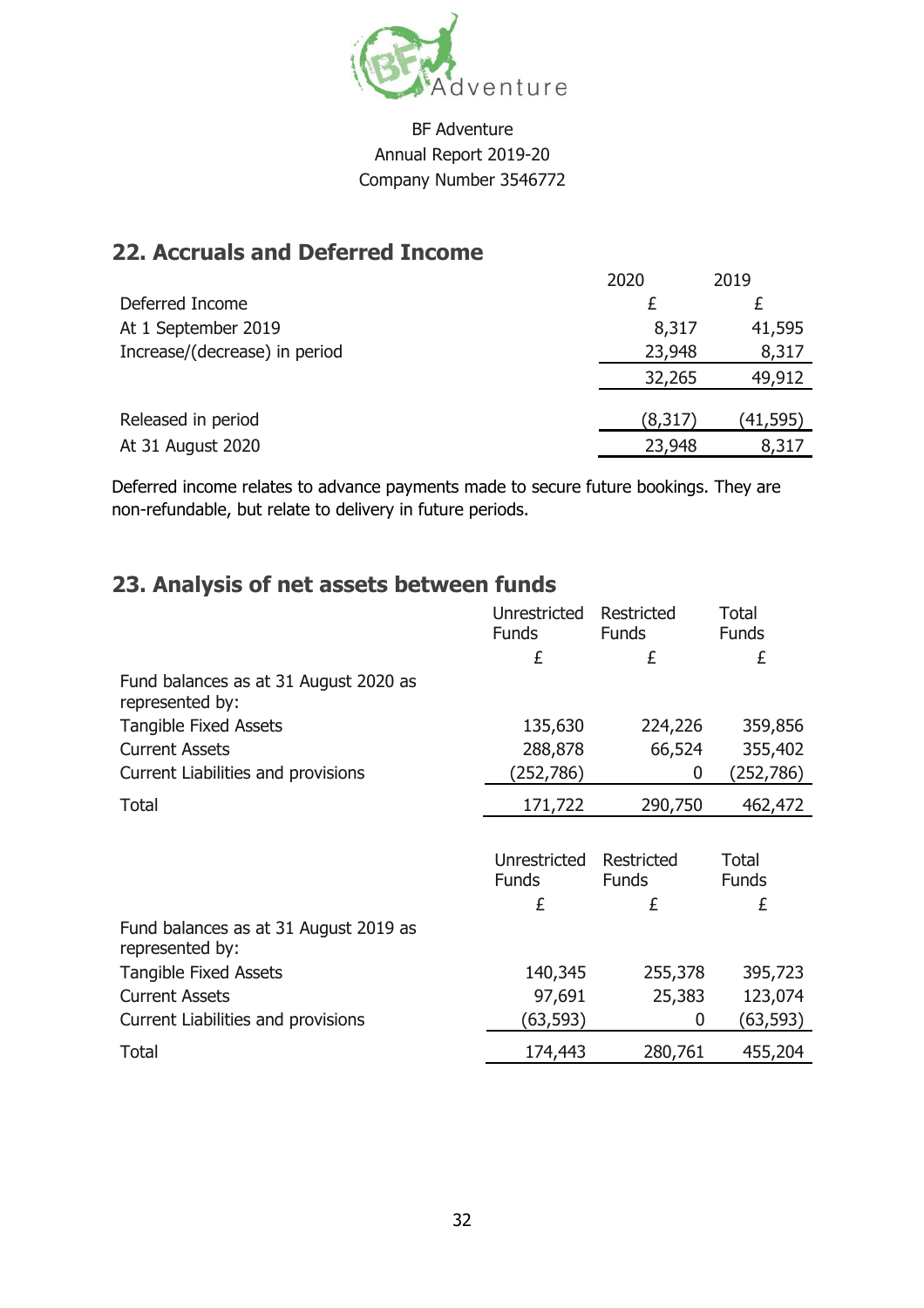

## **24. Unrestricted Funds**

|              | At $1$<br>September<br>2019 | Incoming<br>Resources | Outgoing<br><b>Resources</b> | <b>Transfers</b> | Gains &<br>Losses | At 31<br>August<br>2020 |
|--------------|-----------------------------|-----------------------|------------------------------|------------------|-------------------|-------------------------|
|              | £                           | £                     | £                            | £                | £                 | £                       |
| General Fund | 174,443                     | 573,605               | (577, 954)                   | 0                | 1,628             | 171,722                 |
|              | At $1$<br>September<br>2018 | Incoming<br>Resources | Outgoing<br><b>Resources</b> | <b>Transfers</b> | Gains &<br>Losses | At 31<br>August<br>2019 |
|              | £                           | £                     | £                            | £                | £                 | £                       |
| General Fund | 185,909                     | 639,079               | (653,354)                    | 0                | 2,809             | 174,443                 |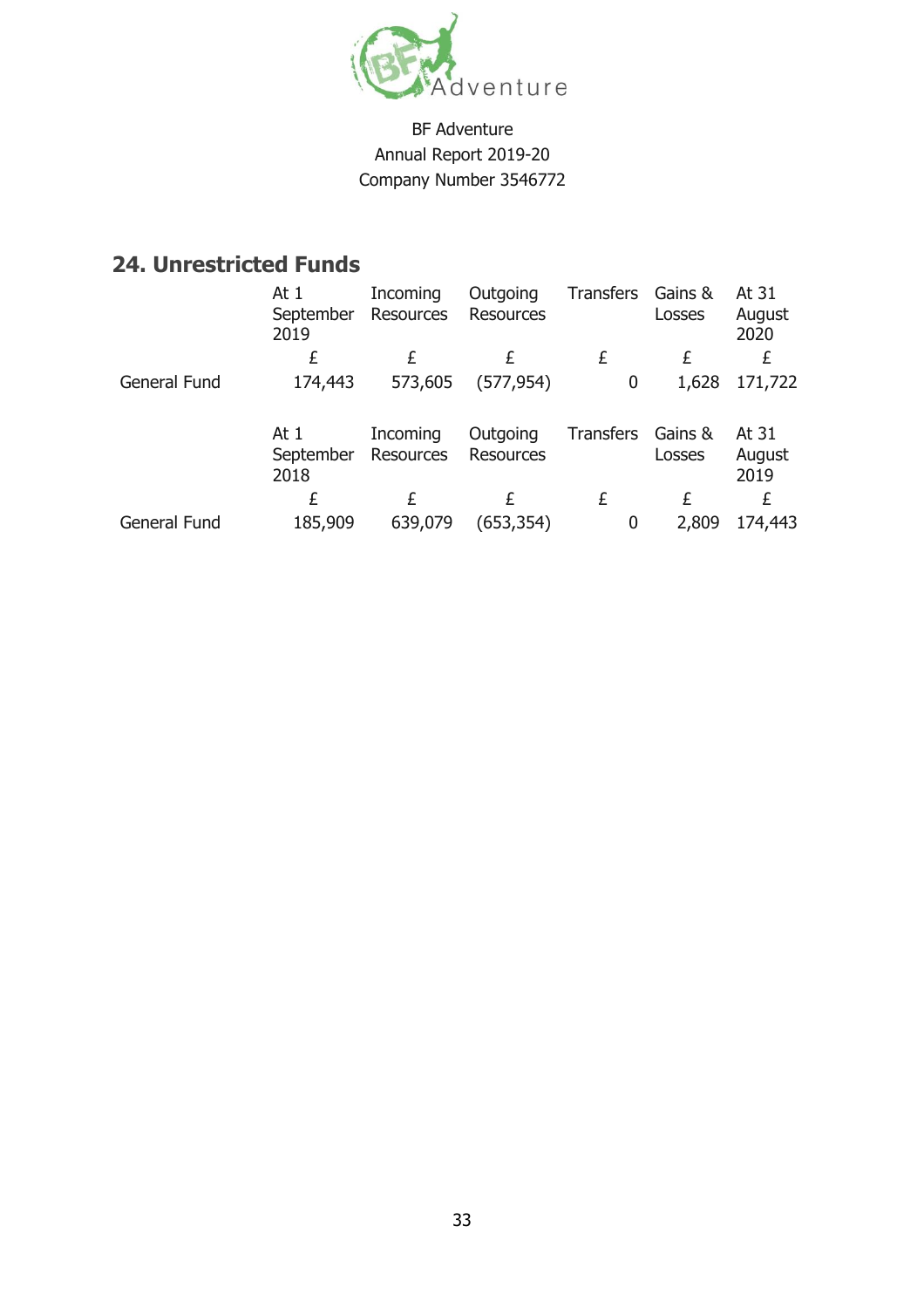

## BF Adventure Annual Report 2019-20

#### Company Number 3546772

| <b>25. Restricted Funds</b>                                                                       | At $1$<br>September<br>2019 | Incoming<br><b>Resources</b> | Outgoing<br><b>Resources</b> | <b>Transfers</b> | At 31<br>August<br>2020 |
|---------------------------------------------------------------------------------------------------|-----------------------------|------------------------------|------------------------------|------------------|-------------------------|
|                                                                                                   | £                           | £                            | £                            |                  | £                       |
| Albert van den Bergh- revenue fund<br>for Head Out provision                                      | 2,710                       | $\mathbf 0$                  | 180                          |                  | 2,530                   |
| Baily Thomas- revenue fund for<br>Head Out provision                                              | 0                           | 2,000                        | 2,000                        |                  | 0                       |
| BF Adventure Barn Project-<br>depreciation reserve for Adventure<br>Barn*                         | 121,445                     | 0                            | 6,420                        |                  | 115,025                 |
| CC Accessibility Grant- depreciation<br>reserve for provision of accessible<br>toilet facilities* | 6,853                       | 0                            | 1,827                        |                  | 5,026                   |
| CC Room Refit- capital grant for<br>sensory room provision*                                       | 1,665                       | 0                            | 180                          |                  | 1,485                   |
| CCC Aiming High- Changing Places-<br>depreciation reserve for Accessible<br>Changing Suite*       | 12,303                      | 0                            | 1,047                        |                  | 11,256                  |
| CLA Charitable Trust- revenue fund<br>for organisational core costs                               | $\mathbf 0$                 | 3,500                        | 3,500                        |                  | $\boldsymbol{0}$        |
| Clothworkers- depreciation reserve<br>for tablets: Covid-19 support*                              | $\overline{0}$              | 1,984                        | 66                           |                  | 1,918                   |
| Clothworkers- revenue fund for<br>Covid-19 support                                                | 0                           | 1,500                        | 1,500                        |                  | 0                       |
| Cornwall Community Foundation-<br>revenue fund for provision of mental<br>health activities       | 4,840                       | 7,420                        | 6,166                        |                  | 6,094                   |
| <b>Cornwall Community Foundation YS-</b><br>revenue fund for provision of youth<br>services       | 3,997                       | 0                            | 1,559                        |                  | 2,438                   |
| Cornwall Community Foundation I<br>Will- revenue fund for I Will<br>provision                     | 0                           | 4,980                        | 1,912                        |                  | 3,068                   |
| Cornwall Council- revenue fund for<br>provision of mental health activities                       | 2,000                       | 0                            | 2,000                        |                  | 0                       |
| Centrica- depreciation reserve for<br>energy monitoring equipment*                                | 962                         | 0                            | 240                          |                  | 722                     |
| BBC Children in Need- Summer Fund                                                                 | $\boldsymbol{0}$            | 8,682                        | 8,682                        |                  | 0                       |
| Department for Transport-<br>Depreciation reserve for community<br>minibus*                       | 12,388                      | 0                            | 7,824                        |                  | 4,564                   |
| EDF Green Fund- depreciation<br>reserve for 3 phase electrical<br>upgrade*                        | 15,744                      | 0                            | 3,498                        |                  | 12,246                  |
| Edward Gostlin-revenue fund for<br>Head Out delivery                                              | 0                           | 8,000                        | 840                          |                  | 7,160                   |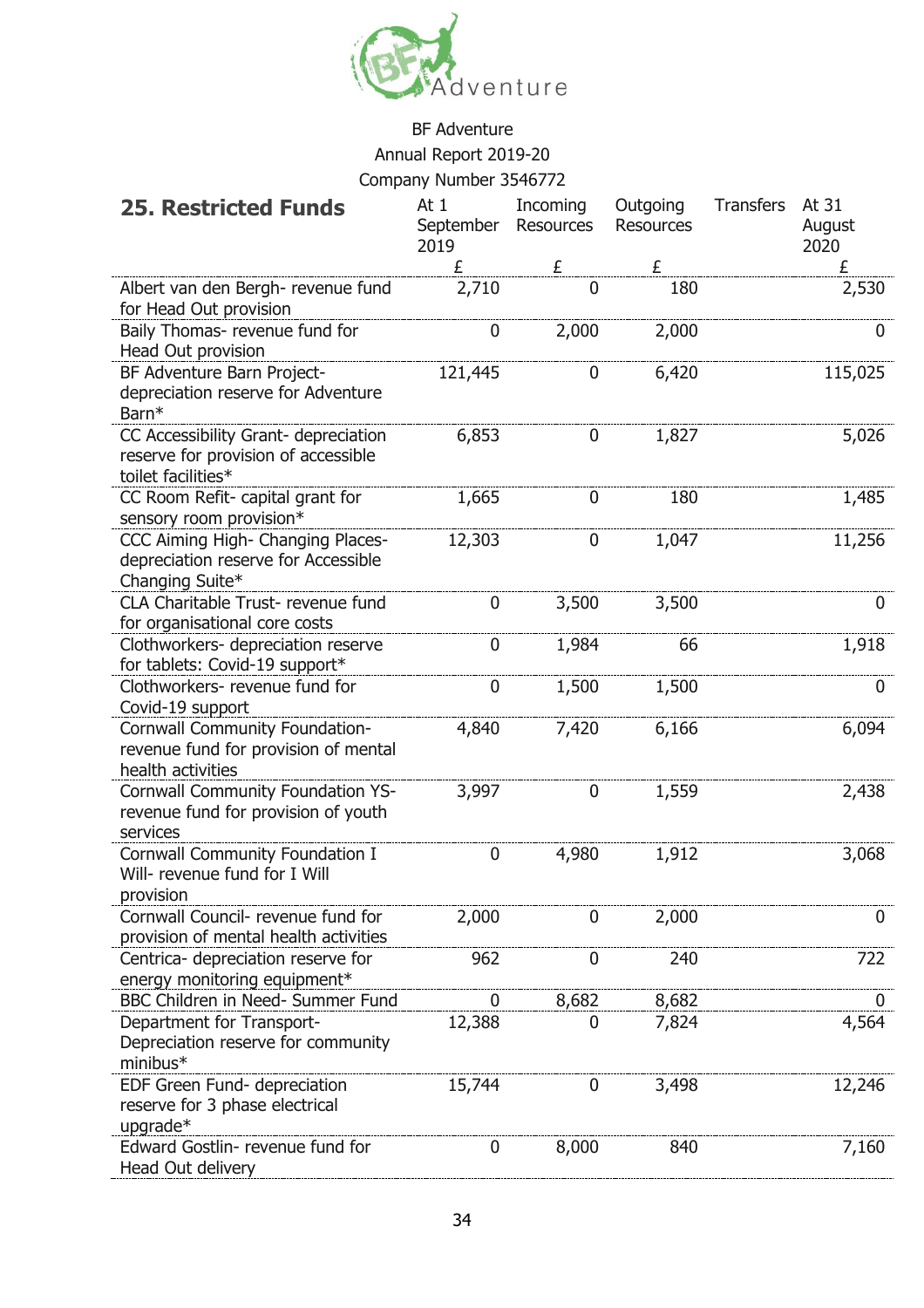

|                                                                                              | CUTTPAITY NUTTIVEL 3340772 |                  |         |              |
|----------------------------------------------------------------------------------------------|----------------------------|------------------|---------|--------------|
| Garfield Weston- revenue fund for<br>organisational core costs to deliver<br>Skills for Life | $\mathbf{0}$               | 20,000           | 0       | 20,000       |
| Green Hall Foundation- depreciation<br>reserve for climbing equipment*                       | 2,955                      | 0                | 236     | 2,719        |
| Groundwork UK- revenue fund for<br>Skills for Life                                           | $\mathbf 0$                | 500              | 500     | 0            |
| Hedley Foundation- depreciation<br>reserve for site development*                             | 1,845                      | $\boldsymbol{0}$ | 157     | 1,688        |
| Inner Wheel- depreciation reserve<br>for kayak fleet and SUPS*                               | $\boldsymbol{0}$           | 6,000            | 246     | 5,754        |
| Lloyds TSB Capital- depreciation<br>reserve for site development*                            | 5,547                      | 0                | 472     | 5,075        |
| Big Lottery- revenue fund for Chatty<br>Café Covid-19 response                               | $\boldsymbol{0}$           | 2,834            | 0       | 2,834        |
| Tanner Trust- capital reserve for<br>Office Renovation*                                      | 6,000                      | 0                | 125     | 5,875        |
| Santander Adventure Quarry-<br>depreciation reserve for Adventure<br>Quarry improvements*    | 850                        | 0                | 392     | 458          |
| Site Development Fund- depreciation<br>reserves for Activity Quarry<br>installation*         | 50,427                     | 0                | 19,920  | 30,507       |
| Skipton Yurt Fund- depreciation<br>reserve for Yurt nurture space*                           | 3,167                      | 0                | 431     | 2,736        |
| The Tanner Trust- revenue fund for<br>organisational core costs- Covid-19<br>support         | $\mathbf 0$                | 5,000            | 5,000   | 0            |
| The Tanner Trust- depreciation<br>reserve for site borehole*                                 | 2,741                      | 0                | 236     | 2,505        |
| Together for Families- revenue fund<br>for provision of activities                           | 6,001                      | 6,960            | 980     | 11,981       |
| TOTEM- revenue fund for provision<br>of LGBTQ+ activities                                    | 0                          | 25,225           | 21,757  | 3,468        |
| Wooden Spoon-revenue fund for<br>individual support                                          | 0                          | 10,000           | 4,245   | 5,755        |
| Wooden Spoon- depreciation reserve<br>for Adventure Barn climbing wall*                      | 16,050                     | 0                | 1,800   | 14,250       |
| Worval Foundation- revenue fund for<br>provision of Individual activities                    | 0                          | 1,500            | O       | 1,500        |
| Other small funds*                                                                           | 271                        | O                | 158     | 113          |
|                                                                                              | 280,761                    | 116,085          | 106,096 | 290,750<br>0 |

\* £224,226 of the balance at 31 August 2020 is a depreciation reserve for grant funded fixed assets.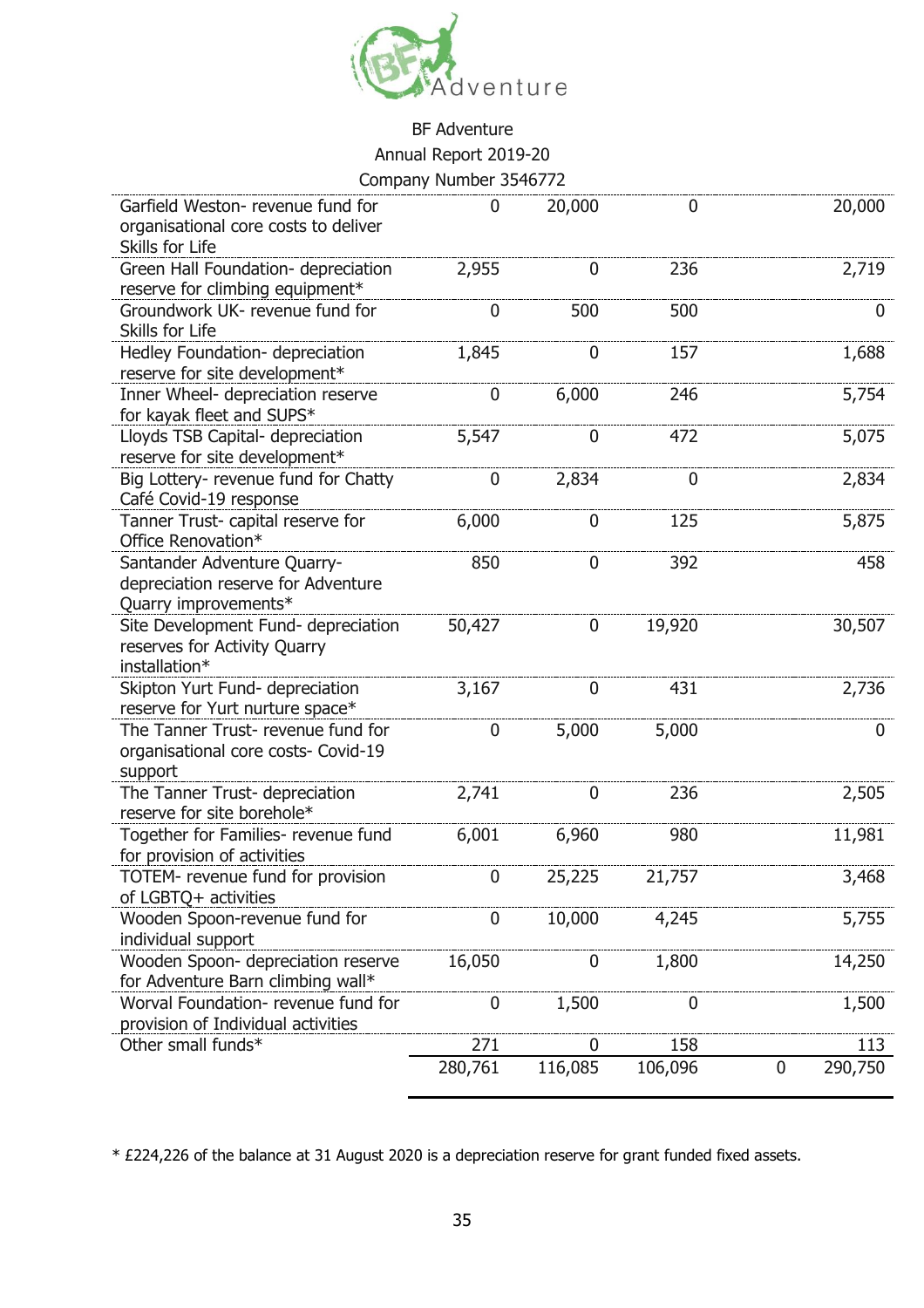

## BF Adventure Annual Report 2019-20

Company Number 3546772

| <b>Restricted Funds prior</b><br>period                                                           | At 1<br>September<br>2018 | Incoming<br>Resources | Outgoing<br><b>Resources</b> | <b>Transfers</b> | At 31<br>August<br>2019 |
|---------------------------------------------------------------------------------------------------|---------------------------|-----------------------|------------------------------|------------------|-------------------------|
|                                                                                                   | £                         | £                     | £                            |                  | £                       |
| Albert van den Bergh- revenue fund<br>for Head Out provision                                      | 2,000                     | 2,000                 | 1,290                        |                  | 2,710                   |
| Belling Charitable Trust- depreciation<br>reserve for IT equipment*                               | 1,177                     | 0                     | 1,177                        |                  | 0                       |
| BF Adventure Barn Project-<br>depreciation reserve for Adventure<br>Barn*                         | 127,865                   | 0                     | 6,420                        |                  | 121,445                 |
| CC Accessibility Grant- depreciation<br>reserve for provision of accessible<br>toilet facilities* | 8,680                     | 0                     | 1,827                        |                  | 6,853                   |
| CC Room Refit- capital grant for<br>sensory room provision*                                       | 1,800                     | 0                     | 135                          |                  | 1,665                   |
| CCC Aiming High- Changing Places-<br>depreciation reserve for Accessible<br>Changing Suite*       | 13,350                    | 0                     | 1,047                        |                  | 12,303                  |
| CCC Aiming High Bikes- Depreciation<br>reserve for All Terrain accessible<br>vehicle*             | 99                        | 0                     | 99                           |                  | 0                       |
| CCC Biodiversity Improvement-<br>depreciation reserve for Ecopond<br>and equipment*               | 798                       | 0                     | 798                          |                  | 0                       |
| Cornwall Community Foundation-<br>revenue fund for provision of mental<br>health activities       | 0                         | 4,840                 | 0                            |                  | 4,840                   |
| Cornwall Community Foundation YS-<br>revenue fund for provision of youth<br>services              | 0                         | 5,000                 | 1,003                        |                  | 3,997                   |
| Cornwall Council- revenue fund for<br>provision of mental health activities                       | 0                         | 2,000                 | 0                            |                  | 2,000                   |
| Centrica- depreciation reserve for<br>energy monitoring equipment*                                | 0                         | 1,202                 | 240                          |                  | 962                     |
| BBC Children in Need- Summer Fund<br>2019-20                                                      | 0                         | 7,343                 | 7,343                        |                  | 0                       |
| Claire Milne- revenue fund for<br>provision to Young People with<br>disabilities                  | 0                         | 10,000                | 10,000                       |                  | 0                       |
| Department for Transport-<br>Depreciation reserve for community<br>minibus*                       | 20,212                    | 0                     | 7,824                        |                  | 12,388                  |
| Duchy Health Fund                                                                                 | 0                         | 833                   | 833                          |                  |                         |
| EDF Green Fund- depreciation<br>reserve for 3 phase electrical<br>upgrade*                        | 19,242                    | 0                     | 3,498                        |                  | 15,744                  |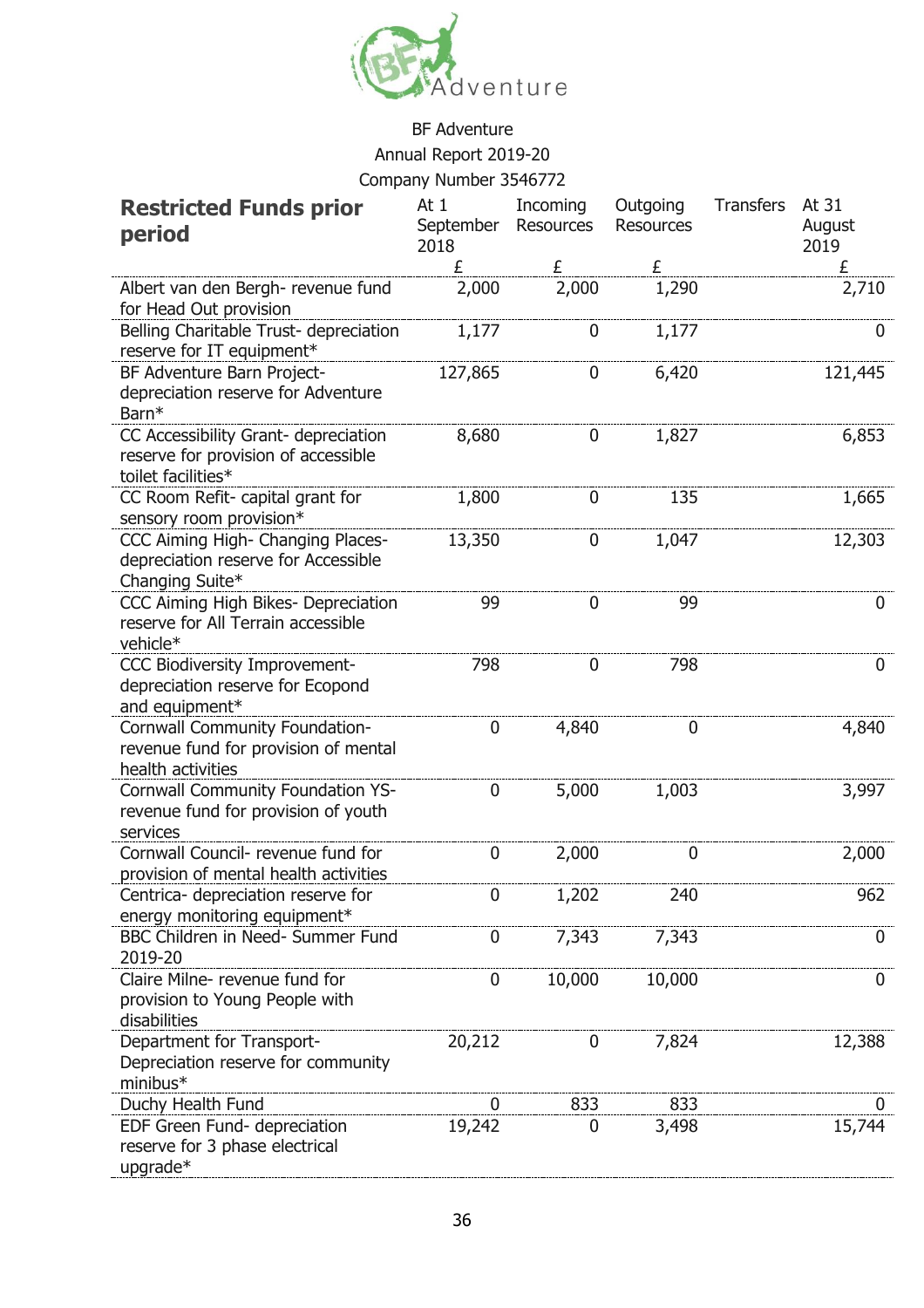

| Green Hall Foundation- depreciation   | 0           | 3,000  | 45      |                | 2,955       |
|---------------------------------------|-------------|--------|---------|----------------|-------------|
| reserve for climbing equipment*       |             |        |         |                |             |
| Hedley Foundation- depreciation       | 2,002       | 0      | 157     |                | 1,845       |
| reserve for site development*         |             |        |         |                |             |
| Lloyds TSB Capital- depreciation      | 6,019       | 0      | 472     |                | 5,547       |
| reserve for site development*         |             |        |         |                |             |
| Tanner Trust- capital reserve for     | 0           | 6,000  | 0       |                | 6,000       |
| <b>Office Renovation</b>              |             |        |         |                |             |
| Big Lottery- revenue fund for         | 0           | 8,682  | 8,682   |                | 0           |
| provision of mental health activities |             |        |         |                |             |
| Big Lottery Fund Grant- revenue       | 9,257       | 0      | 9,257   |                | $\mathbf 0$ |
| fund for provision of residential     |             |        |         |                |             |
| services to those with disabilities   |             |        |         |                |             |
| Santander Adventure Quarry-           | 1,242       | 0      | 392     |                | 850         |
| depreciation reserve for Adventure    |             |        |         |                |             |
| Quarry improvements*                  |             |        |         |                |             |
| Site Development Fund- depreciation   | 70,347      | 0      | 19,920  |                | 50,427      |
| reserves for Activity Quarry          |             |        |         |                |             |
| installation*                         |             |        |         |                |             |
| Skipton Yurt Fund- depreciation       | 3,598       | 0      | 431     |                | 3,167       |
| reserve for Yurt nurture space*       |             |        |         |                |             |
| The Tanner Trust- depreciation        | 2,977       | 0      | 236     |                | 2,741       |
| reserve for site borehole*            |             |        |         |                |             |
| Together for Families- revenue fund   | 6,960       | 6,961  | 7,920   |                | 6,001       |
| for provision of activities           |             |        |         |                |             |
| TOTEM- revenue fund for provision     | $\mathbf 0$ | 25,000 | 25,000  |                | 0           |
| of LGBTQ+ activities                  |             |        |         |                |             |
| West Cornwall Youth Trust- revenue    | 1,708       | 0      | 1,708   |                | 0           |
| fund for provision of activities to   |             |        |         |                |             |
| Young People in West Cornwall         |             |        |         |                |             |
| Wooden Spoon- depreciation reserve    | 17,850      | 0      | 1,800   |                | 16,050      |
| for Adventure Barn climbing wall*     |             |        |         |                |             |
| Worval Foundation- revenue fund for   | 6,840       | 0      | 6,840   |                | 0           |
| provision of Head Out activities      |             |        |         |                |             |
| Other small funds*                    | 966         | 0      | 695     |                | 271         |
|                                       | 324,989     | 82,861 | 127,089 | $\overline{0}$ | 280,761     |
|                                       |             |        |         |                |             |

\* £255,378 of the balance at 31 August 2019 is a depreciation reserve for grant funded fixed assets.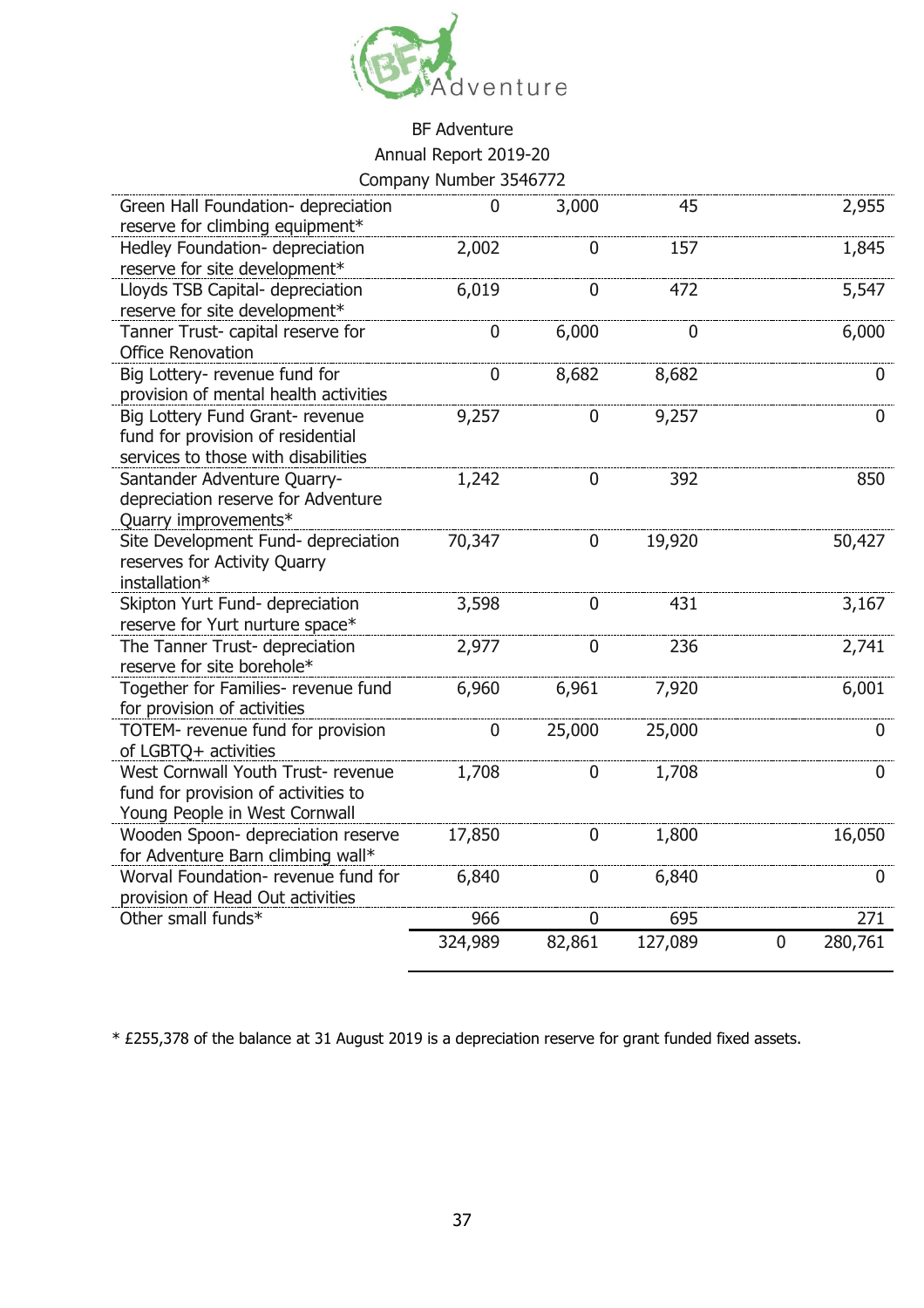

## **26. Reconciliation of net income/(expenditure) to net cash flow from operating activities**

|                                                                                                     | 2020 |            | 2019      |
|-----------------------------------------------------------------------------------------------------|------|------------|-----------|
|                                                                                                     |      | £          | £         |
| Net income/(expenditure) for the reporting period (as<br>per the statement of financial activities) |      | 7,268      | (55, 694) |
| <b>Adjustments for:</b>                                                                             |      |            |           |
| Depreciation Charges                                                                                |      | 64,878     | 68,088    |
| (Gains)/Losses on investments                                                                       |      | (1,628)    | (2,809)   |
| Dividends, interest and rents from investments                                                      |      | (973)      | (1, 125)  |
| Loss/(profit) on the sale of fixed assets                                                           |      | 0          | 0         |
| (Increase)/decrease in debtors                                                                      |      | (131, 649) | 15,996    |
| Increase/(decrease) in creditors                                                                    |      | 355        | (21, 981) |
| Net cash provided by (used in) operating activities                                                 |      | (61, 749)  | 2,475     |

## **27. Analysis of cash and cash equivalents**

|                                      | 2020    | 2019      |
|--------------------------------------|---------|-----------|
|                                      |         |           |
| Cash in hand                         | 101,231 | 2,180     |
| <b>Bank Overdraft</b>                | 0       | (11, 161) |
| Notice deposits (less than 3 months) | 42,869  | 41,241    |
| Total cash and cash equivalents      | 144,100 | 32,260    |